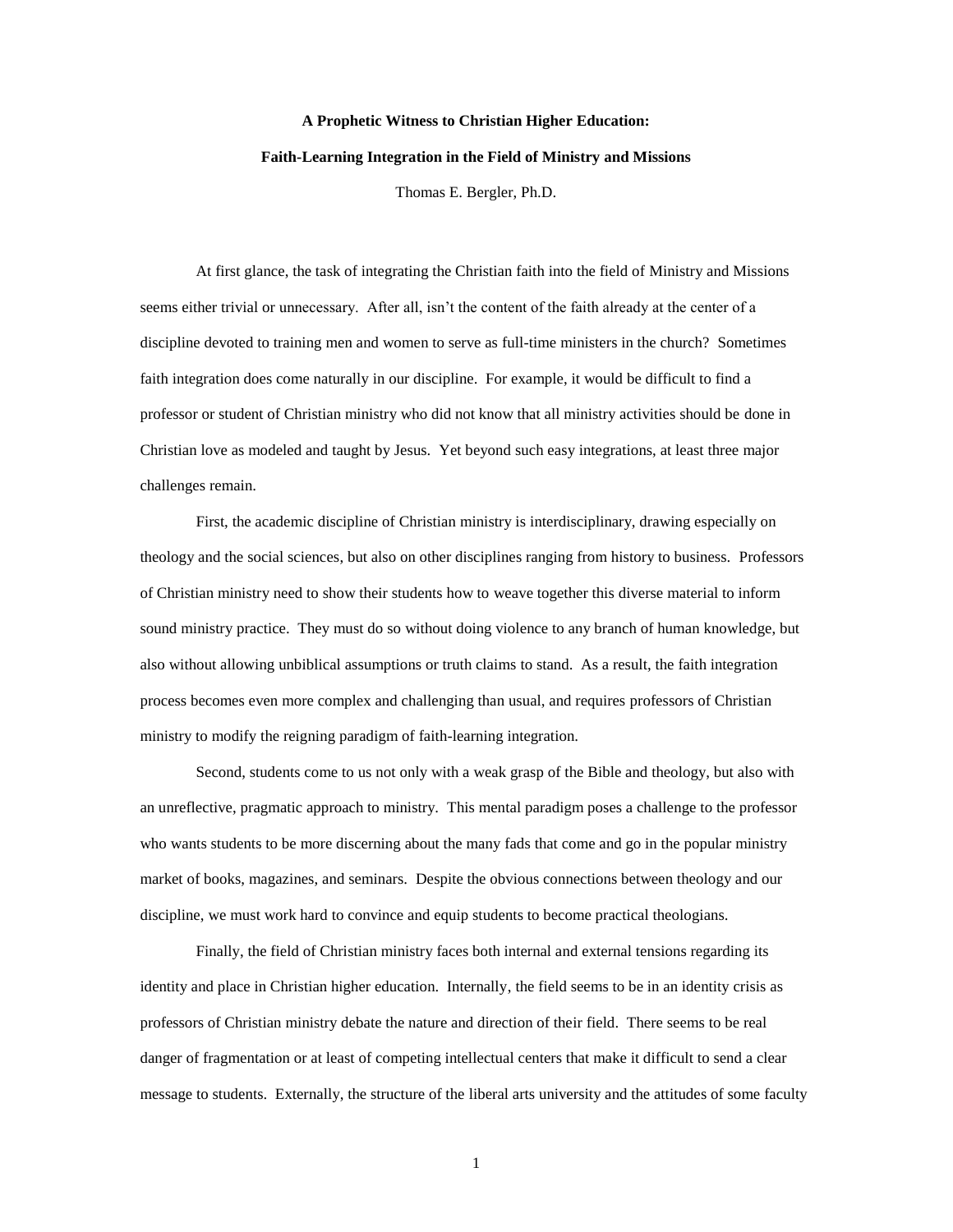in other disciplines force professors of Christian ministry to grapple with how well our mission and intellectual commitments fit into the reigning paradigm of Christian higher education. The strengths of the modern research university have clearly improved the field of Christian ministry by pushing us to draw on insights from many disciplines and by inspiring us to pursue a more rigorous and comprehensive research agenda. But the benefits of this creative tension between the ideals of the modern university and those of the field of Christian ministry go both ways. At its best, the field of Christian ministry can serve as a prophetic witness to what Christian higher education might become if it achieved more integration across the curriculum and between the intellect and the other dimensions of the human person.

#### **Challenge #1: The Dominant Faith-Learning Integration Paradigm**

Despite ongoing debates and diversity of opinion among Evangelical Christian scholars, there have emerged in recent years the outlines of what might be described as a dominant paradigm of faithlearning integration. The architects of this paradigm assume that academic disciplines normally operate using methodological naturalism. As a result, religious beliefs and practices are either ignored or unwelcome in most disciplines, except as objects of study to be analyzed using naturalistic methods and assumptions. Thus the task of faith-learning integration is to bring the insights of an intellectual discipline into constructive dialogue with the intellectual content of the Christian faith. At times the Christian scholar will discover points of agreement between the two bodies of knowledge, at other times apparent contradictions will emerge that need to be resolved in some way. Christians operating under this reigning paradigm attempt to create intellectual work that is informed by Christian perspectives but that remains accessible to all scholars in their field because it plays by the rules of the discipline. In some exceptional cases, Christian scholars may redirect or reconstruct a field of knowledge along lines suggested by their theological convictions (Hasker, 1992; Holmes, 1987; Litfin, 2004; Marsden, 1997). Pedagogically, professors at Christian colleges strive to equip their students to think about the subject matter of their discipline in light of God's revelation. Christian faculty members also hope their students will achieve an intellectual integration of knowledge across the disciplines in light of Christian faith (Holmes, 1987; Huntington University, 2005b). The phrase "Christian worldview" is sometimes employed to describe the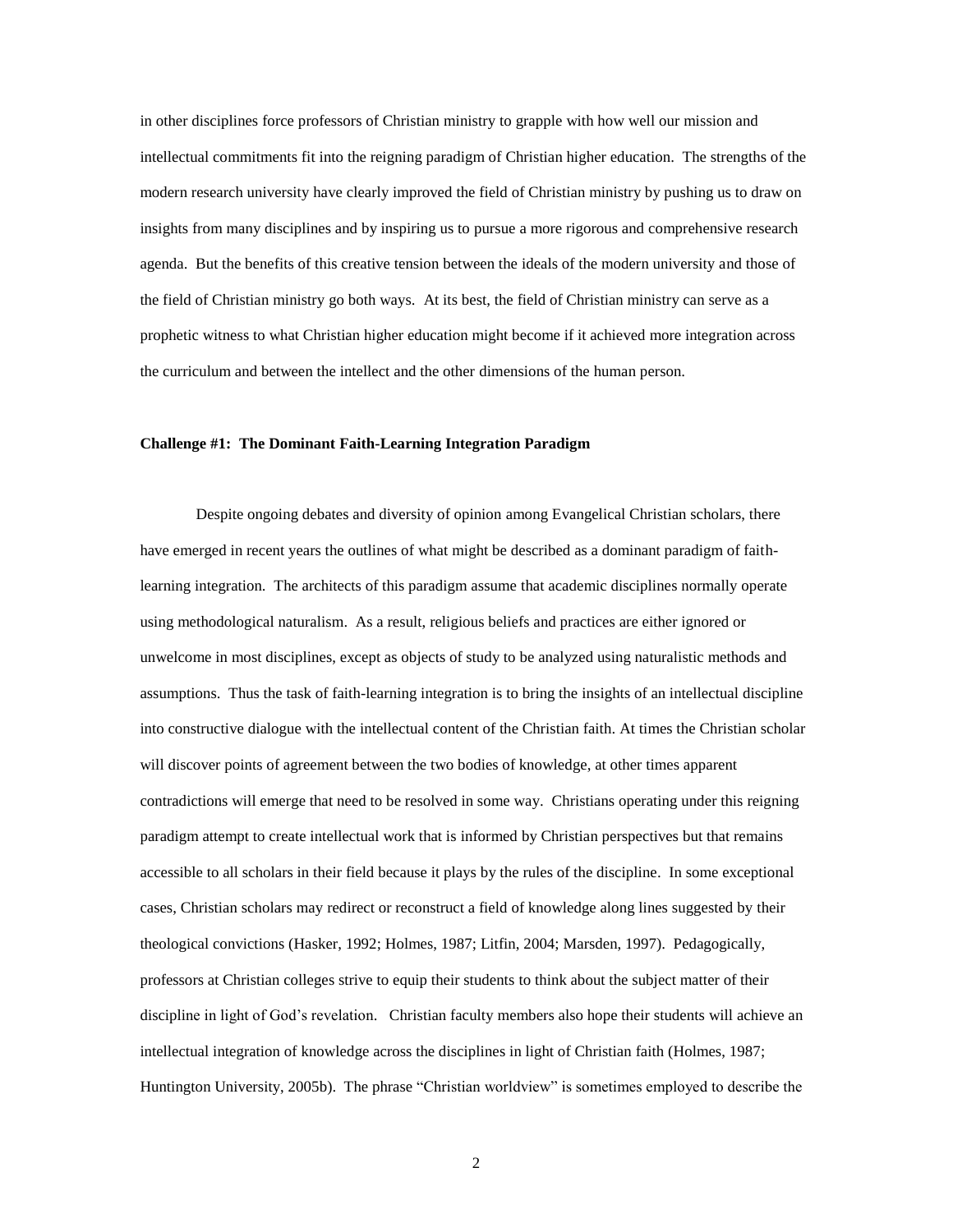content of the faith that is put in dialogue with other bodies of knowledge, and sometimes used to describe the overall shape of the Christian mind which integrates all the branches of human knowledge in light of faith (Colson and Pearcey, 1999; Holmes, 1987; Naugle, 2000; Walsh, 1992).

As an interdisciplinary field that arose out of the marriage of theology and educational theory, the field of Christian Education or Religious Education (now called "Ministry and Missions" at Huntington University) does not quite fit this dominant paradigm of faith-learning integration, although many of its elements can be constructively applied with some modification. Unlike most modern disciplines, the discipline of Christian ministry does not marginalize the content of the faith, but gives it a central place. As a result, scholars in the field of Christian ministry do not typically need to justify their use of theological insights, although they may still run into trouble if they try to speak to audiences from the opposite end of the theological spectrum. But theology does not necessarily dominate this inter-disciplinary field because by its nature the discipline draws on insights from many realms of human knowledge. On the one hand, this ongoing mix of multiple academic disciplines with theology is beneficial because it makes faith learning integration almost inescapable. On the other hand, professors in our field do not have the option to "play by the rules" of one discipline while occasionally incorporating theological insights. Which set of rules would we follow?

Even though the discipline of Christian ministry is inherently theological, naturalism can still enter through the back door as professors and students draw on knowledge from other disciplines. Compounding this problem is the fact that professors in the field do graduate work in a variety of disciplines and have varying levels of graduate training in theology. So both professors and students have their work cut out for them as they must do many little integrations of faith with material from many different intellectual disciplines. One difficulty that arises from this situation is that the professor may not know the other disciplines well enough to competently apply their insights and play by their rules. Another danger is that professors and students might too easily accept the insights drawn from another discipline without fully analyzing them in light of the faith. At other times, the temptation is to accept only those insights that confirm preconceived notions and too quickly reject those that don't fit the individual's theological understanding. At a more basic level, some students need to be convinced that learning from other disciplines really is valuable for their ministry preparation.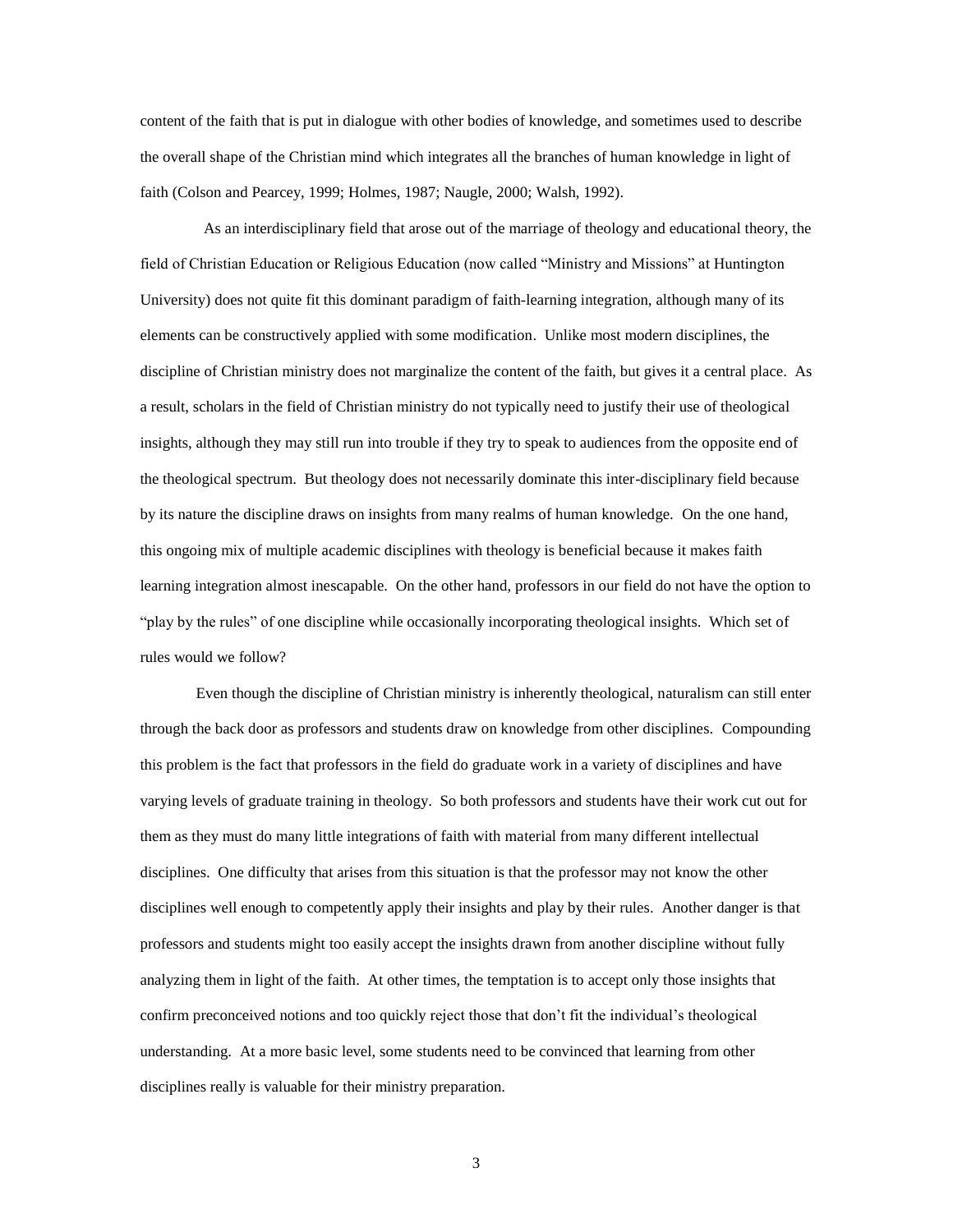#### **Addressing Challenge #1:**

#### **Adapting the Dominant Faith Integration Paradigm to an Interdisciplinary Course**

I face the challenge of adapting the dominant faith-learning integration paradigm to an interdisciplinary field every spring semester when I teach Contemporary American Youth Culture. The goal of the course is for students to understand why teenagers behave as they do, particularly why their collective behavior takes the forms it does. In order to explain such a complex reality, I draw on psychology, sociology, media effects research, and theology. Together we attempt to integrate insights from all of these fields to create a picture of adolescent behavior that will help youth ministers become more effective in helping young people come to faith and grow in Christ.

I begin the course with a unit on the media and its impact on adolescents since most people think of this topic when they hear the phrase "youth culture." We discuss definitions of "culture" and "youth culture" developed by anthropologists and other social scientists. We study H. Richard Niebuhr's typology from his classic work *Christ and Culture* and use it to categorize different ways Christians use the media (Niebuhr, 1951). Most of my students easily grasp the idea of "Christ against culture" as it applies to media use and can give many examples from their experience. They also easily understand the "Christ of culture" concept, but they typically miss the many ways that we all adopt this approach in our media use. The "Christ above culture" and "Christ and culture in paradox" categories are typically much harder for my students to grasp and apply, and in fact, I too find them less useful for most practical applications. Whatever their theoretical salience, these two categories don't help us identify or evaluate particular Christian practices for media use. For this reason, I tend to use Niebuhr's categories as modified by Philips and Okholm (2001) in their book *A Family of Faith.* They eliminate "Christ above culture" and replace "Christ and culture in paradox" with the "conversionist model" in which Christianity influences society primarily by converting individuals who then act as leaven in their various roles and vocations. Although most of my students have been formed in this "conversionist" paradigm, they are typically most attracted to the "Christ the transformer of culture" model. One of my tasks becomes pushing them to grapple with the distinction between the "conversionist" and "transformationist" models. An activity is only operating in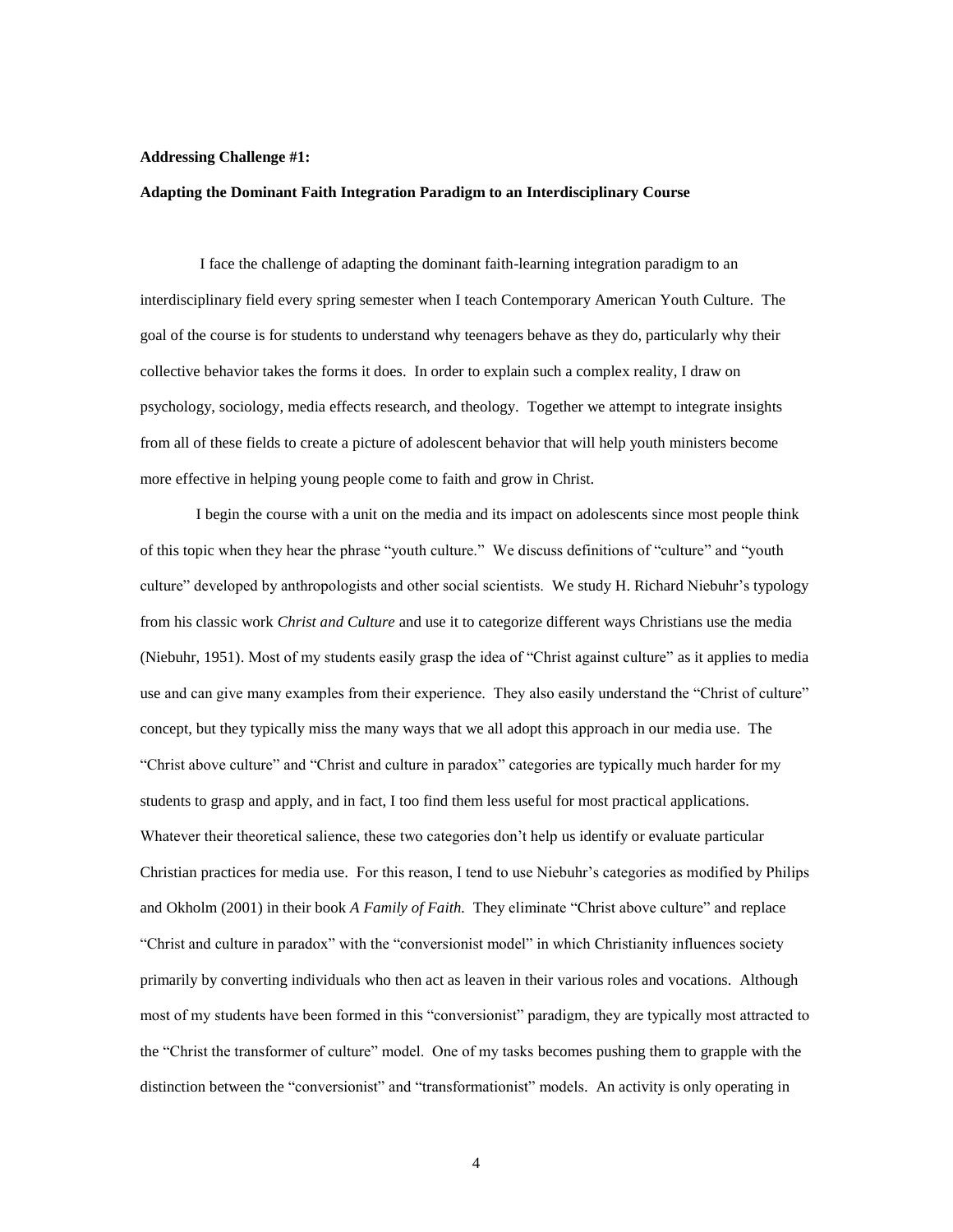the "transformationist" mode when Christians are working to transform the systems or structures of society. If an individual is just "playing by the rules" of their profession and witnessing by example, that is not the transformationist model, but rather the conversionist model.

Teaching this course has alerted me to the strengths and weaknesses of Niebuhr's typology of Christ and culture, a typology which has influenced both my thinking and the broader conversation about faith-learning integration. Niebuhr provides a helpful starting point for thinking about the issues involved in faith-learning integration because he shows us a range of possible theoretical approaches to the interaction between Christian theology and the myriad elements of human life and culture. But in practice, Christians tend to pick and choose from among his categories, depending upon which element of culture they are addressing, and his typology does not provide much help for discerning which situations allow for a "Christ of culture" response and which might demand a "Christ the transformer of culture" approach. In addition, Niebuhr structured his categories to favor the transforming approach and to devalue the "Christ against culture" approach. This bias in the typology reinforces some weaknesses in my students' thinking about Christianity and culture. Sometimes they are too quick to label any Christian activity as transformative, when in fact many ministry practices are merely creative adaptations to culture designed to entice more people to attend church functions. At the same time, they devalue taking a stand against culture and teaching young people to live a truly countercultural way of life because this strikes them as too separatist and not transformative. The result is the predictable mix of Christianity and youth culture vices that we see in many Christian youth ministries, a syncretism that inhibits lasting spiritual impact on the lives of young people. As John Howard Yoder has argued in his critique of Niebuhr, it may be that one of the best ways to transform a culture is to live in Christian communities whose distinctive way of life provides a prophetic witness against the culture's sinful ways (Stassen, Yeager & Yoder, 1996).

At this point in the course, my students tend to vacillate between overly positive and overly negative views of media and their effects, and in that way, they reflect the larger American Evangelical culture. Next I have them read a relatively optimistic textbook chapter on media effects that draws exclusively on the "uses and gratifications" model (Arnett, 2001). In class, I present other more sobering theories of media effects such as priming and persuasion. For each model of media effects, I note the strength of research findings supporting that type of effect and we discuss examples. In light of the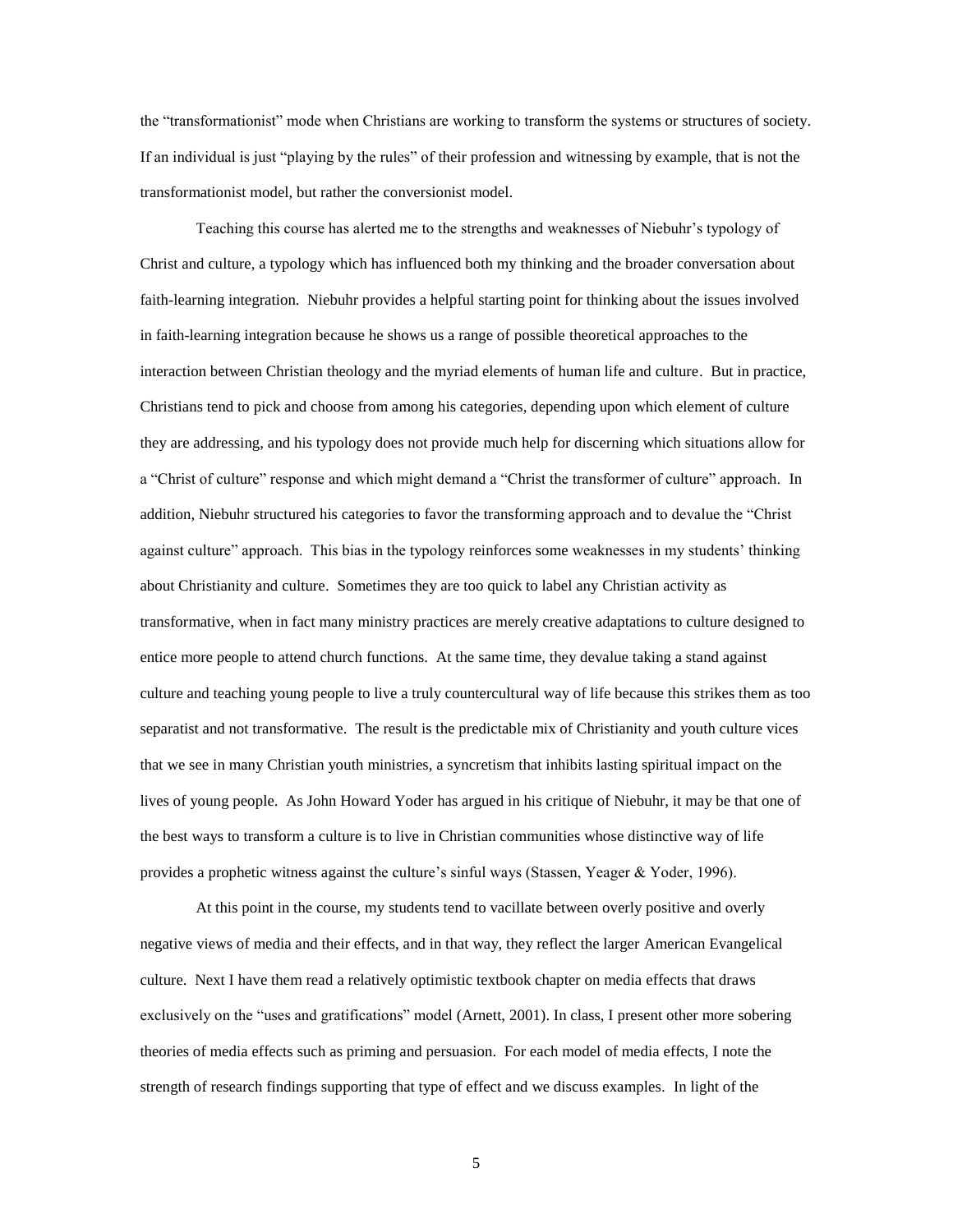relatively modest claims made by most media effects research, we discuss the overblown rhetoric found in many church circles regarding the impact of media on youth. My students learn to take a critical stance toward such rhetoric. At the same time, we discuss the possibility that media effects research may not be able to measure the spiritual impact of immoral content on teenagers. We face together the theological imperative implied in Philippians 4:8. If God calls us to think about pure and noble things, then it is wrong and spiritually harmful to flood our minds with immoral sounds and images, even if dramatic, direct behavioral effects cannot be proven by the methods of the social sciences. Thus, although we "play by the rules" of media effects research to critique irresponsible talk about media corrupting teenagers, we also use theological and biblical insights to remind ourselves that important aspects of reality lie outside the boundaries of social science media research. In order to teach this material on media effects responsibly and avoid the pitfalls of interdisciplinary faith-learning integration, I worked my way carefully through a textbook on media effects (Bryan & Thompson, 2002). I have also attended conference sessions on media effects and continue to read literature in that field.

As the course progresses, I continue this pattern of many "little integrations" of faith with the content of particular disciplines. As we discuss each area of adolescent development and culture, we evaluate developmental theories in light of biblical theology. For example, when we study identity development, we evaluate Erik Erikson's idea of "autonomy" as well as James Marcia's four identity statuses from a theological point of view (Arnett, 2001; Muus, 1996). According to these key architects of identity theory, healthy development includes a period of questioning of values and beliefs and results in an individualistic state of "autonomy." But in light of the biblical witness, is this time of "moratorium" truly necessary or spiritually healthy? Is the goal of Christian identity an individualistic independence from God and others? Is "autonomy" a modern American cultural value, rather than a Christian character trait? Discussing questions like these helps students see that while the psychological concept of identity helps us understand an important process that really takes place in adolescence, such concepts must not be accepted without passing them through the filter of biblical theology. More positively, I provide students with a list of biblical concepts I call "Theological Resources for Identity Formation" (Appendix 1). We use this document to launch a discussion about how youth ministers can contribute to Christian identity formation in the lives of adolescents.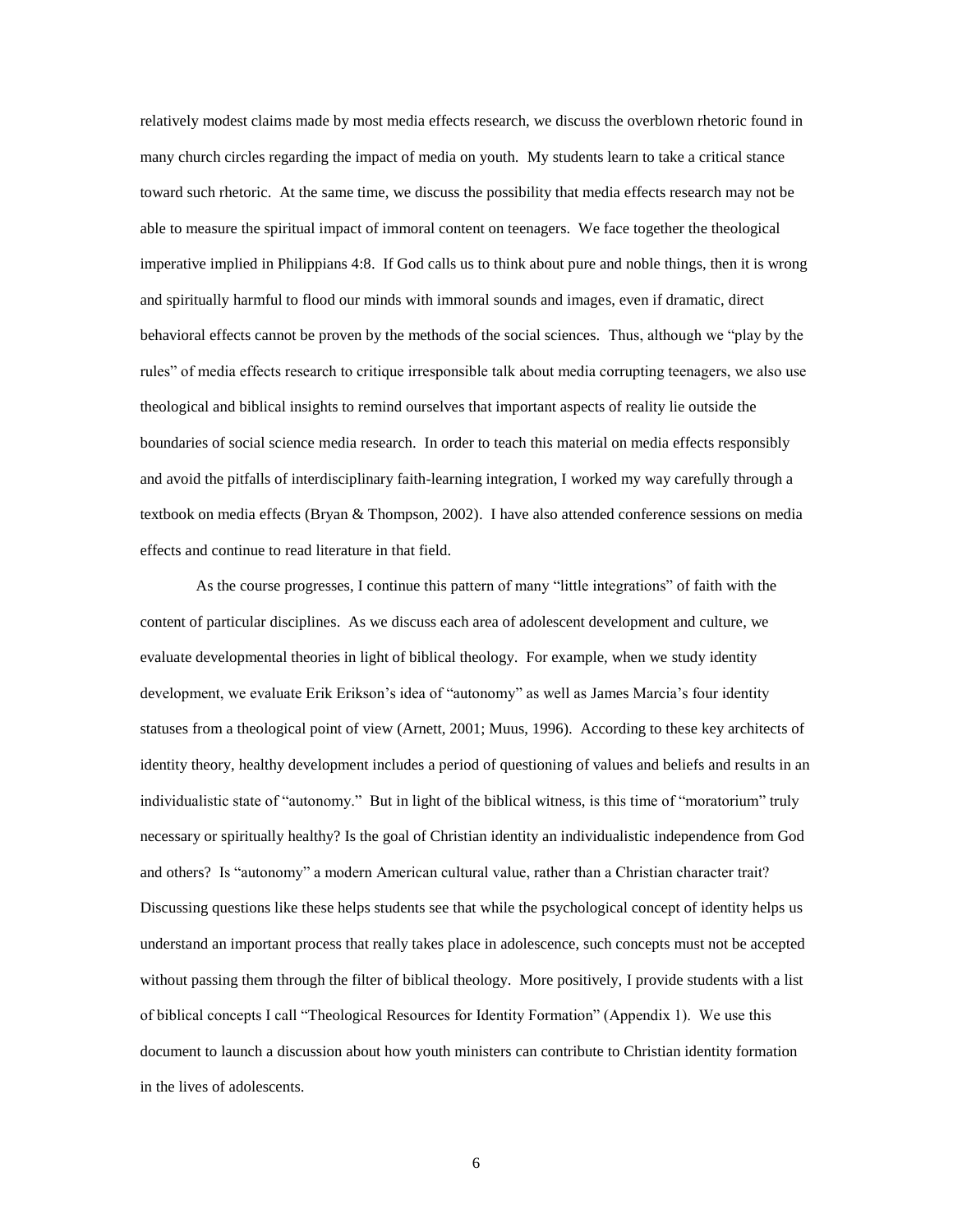Even the selection of textbooks in this course is designed to model interdisciplinary faith-learning integration and to give students guided practice in that process. For each topic of adolescent development and culture, we read two different textbooks that use contrasting methodologies and assumptions to arrive at divergent portraits of youth and their culture. Most recently I have used Chap Clark's book *Hurt: Inside the World of Today's Teenagers,* an ethnographic study of a high school in southern California, and Jeffrey Arnett's *Adolescence and Emerging Adulthood: a Cultural Approach* (Clark, 2004; Arnett, 2001). Clark takes a generally pessimistic view of the current state of teenage culture, finding a "systemic abandonment" of youth by adults. In contrast, Arnett, like most authors of adolescent psychology textbooks, tries to emphasize normal, healthy and "resilient" adolescent development. We read these two texts side by side and discuss their differences with regard to sexuality, peer relationships, identity, and other key aspects of adolescent development. This approach provides a perfect opportunity to discuss the strengths and weaknesses of qualitative and quantitative research methods as well as the way an author's goals and assumptions shape his or her conclusions. As a Christian author who writes his book for a general audience and leaves his advice to youth ministers in an appendix, Clark also provides the class an opportunity to experience and evaluate the reigning paradigm of faith-learning integration. We typically conclude that while Clark may be right that many teenagers feel hurt and abandoned, there are many others who do not feel that way and so we cannot proceed from the assumption that every teenager fits his profile. We also find that by relegating ministry applications to an appendix, Clark makes it more difficult for his readers to know what to do about the problems he identified in his research.

Ideally, my students walk away from the course better prepared to know what to do with the next compelling but overstated portrait of teenage life that they read. They learn that they must do their own ethnographic work by getting to know the youth to whom they are ministering and must not rely exclusively on qualitative research done by other people in other parts of the country. Most of all, they learn that to be a youth minister is to operate at the intersection of many different branches of knowledge and that each of those branches of knowledge must be used responsibly. For their final project, students research a youth culture problem area and create a training presentation that could be given to parents or youth ministry volunteers. Their presentation must use both social science research findings and biblical theology. In this way they practice the interdisciplinary approach to youth culture that we have used in the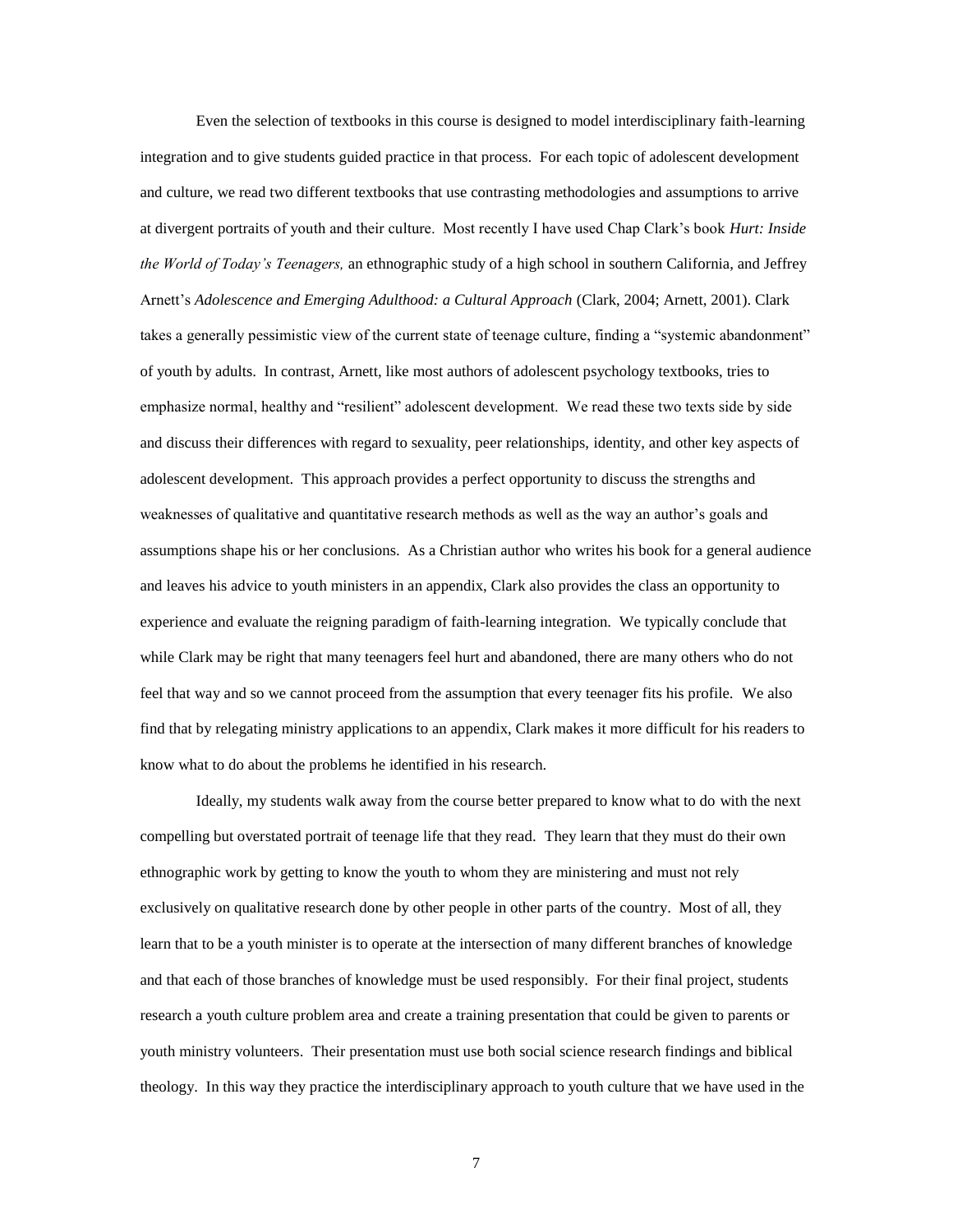course. One student recently used his presentation on suicide to train volunteer youth workers at the church were he was serving for his PRIME internship. The volunteers who attended the session told me they were impressed with his grasp of the material and found his presentation challenging and informative.

## **Challenge #2: The Dominant Student Paradigm**

Ministry and Missions students typically arrive in my classroom with a low level of theological literacy and a pragmatic, individualistic approach to ministry. In the most comprehensive research ever done on the religious lives of American teenagers, sociologist Christian Smith (Smith & Denton, 2005) and his team of researchers found that most teenagers are extremely inarticulate about their faith. Even teenagers who are heavily involved in religious activities and who say faith is very important to them seemed unable to say much about the content of that faith. To them, the biblical vocabulary was a foreign language that they seldom used in interviews. When asked why religion was important to them, most answered that God helped them with their problems, particularly by helping them deal emotionally with those problems. While there are exceptions, many of the freshmen in my Foundations of Christian Ministry course or in my Understanding the Christian Faith course fit this portrait.

If biblical and theological illiteracy was the only problem, the solution might simply be to send them over to the Bible and Religion Department to be brought up to speed, and indeed we do require our students to complete nineteen credit hours of Bible and theology courses. But even if we could require an entire Bible major in addition to our ministry courses, the problem of unreflective pragmatism would still remain. When presented with a ministry case study and asked what should be done to improve the situation, students in my Foundations of Christian Ministry course typically leap immediately to tinkering with different techniques that might address the problem. Seldom do they pause to reflect upon biblical or theological principles that might be relevant to the situation. Usually there is an implicit theology behind the pragmatic action steps they propose, but this theology is simplistic and rarely if ever brought into their conscious deliberations. On more than one occasion, my students in Foundations of Christian Ministry have asked regarding our study of biblical principles for ministry, "Why do we have to study this stuff?" To them, all that need be known about ministry is the imperative to love others. Simply be nice to people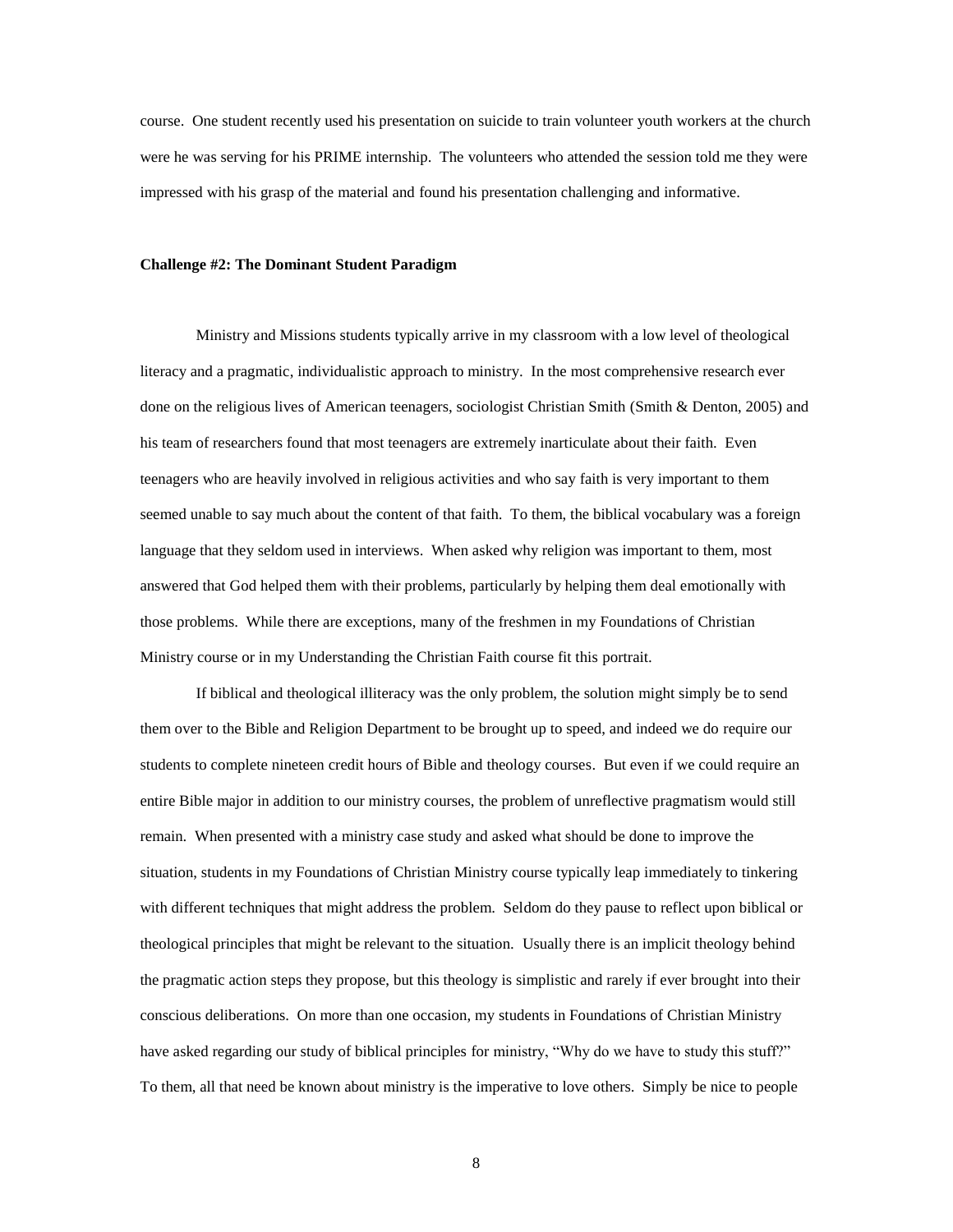and compile an effective bag of tricks, they believe, and one will be ready to make a difference for Christ in the world.

Unfortunately, such pragmatism is rampant in the world of Christian ministry. Many popular ministry books play fast and loose with materials drawn from other fields like psychology, history, sociology, or business. There is a marked tendency in Christian publishing for authors to seize on techniques or ideas that seem to "work" or to be compatible with their own predilections, while ignoring both complexity and competing theories. For example, a telling moment in the documentary series *Mine Eyes Have Seen the Glory* occurs when host Randall Balmer asks a pastor from Willow Creek Community Church if the church's heavy use of business terminology causes him any discomfort. The pastor replies that he is totally comfortable with it because the church has not "tampered with the timeless truths of the faith" when they have described their "target marketplace person" as someone to whom they must market a "product" (Norridge & Balmer, 1992). As this example suggests, it is crucial for us to help our students become critical thinkers who can examine such ministry practices more carefully.

As if theological illiteracy and pragmatism did not pose enough challenges to faithful Christian ministry, students also come with an individualistic faith and understanding of ministry. The goal of ministry for them is to love individuals and help them come to Jesus. They do not know that God intends to create a people, a body, a new humanity and that this corporate purpose is part of salvation. For them, the church exists to help individuals grow in faith, in a similar way that a health club exists to help the individual lose weight. Even worse, they sometimes view the church as an institution that does more harm than good by hurting people and getting in the way of their individualistic spiritual development. Similarly, they see baptism as an optional way for the individual to express how he or she feels toward God, not as a rite of incorporation into the body of Christ.

#### **Addressing Challenge #2: Communal, Applied Theology**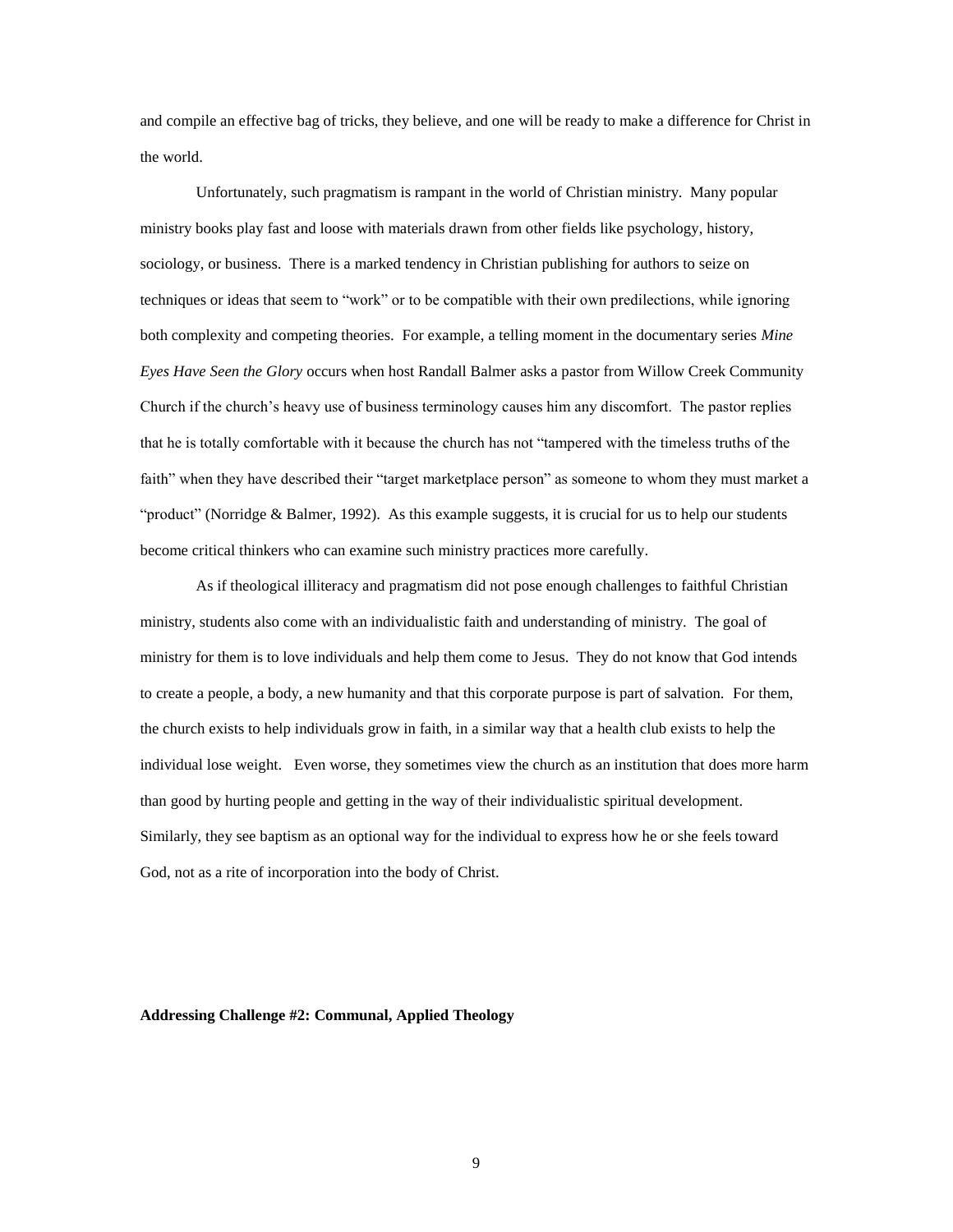In order to address the challenges posed by the dominant mental paradigm of Huntington University freshmen, I have adopted a communal, applied theological approach in both my Foundations of Christian Ministry and Understanding the Christian Faith courses. In Foundations of Christian Ministry, I shape the course around training students to apply biblical principles of Christian ministry to case studies. Three foundational questions provide the framework for the course: "What is the church?" "What does it mean to be a Christian?" and "What is Christian ministry?" I intentionally begin with the church, because I want to encourage my students to realize that the purpose of Christian ministry is to build up the church, not just bless individuals. Over the course of the semester, as we learn about and apply theological concepts like "the people of God," "fellowship," and "shepherd," students realize that God's plan is for them to build up the church, to contribute to His plan of salvation—a project that includes creating "a people of his own who are zealous for good deeds" (Titus 2:14).

This emphasis on the church as the object of God's plan and love is not simply a response to my students' individualism. Rather, it comes from my formative years as member of an ecumenical, intentional Christian community movement called the Sword of the Spirit. From leaders of that movement, most notably Stephen B. Clark, I came to believe that individualistic Christianity is seriously deficient and does violence to the witness of Scripture. Clark asserted that Christians should live a different way of life than the commonly accepted patterns in society, including different customs and standards for key areas like courtship, roles in marriage, use of the tongue, and child rearing. But what Clark added to this common idea was a conviction that in modern America, a distinctively Christian way of life could probably only be achieved at a high level by intentional Christian communities of men and women who explicitly covenant themselves together to share a common way of life (Clark, 1972, 1984, 2003).

As a result of living for eleven years in intentional Christian communities and sitting under Clark's teaching, I have come to believe that the biblical ideal of Christian community should be central to ministry practice and faith-learning integration. Jesus came not just to save individuals, but to create a people, a new Israel, a new humanity drawn from all races and nations (Titus 2:14; 1 Peter 2:9-10; Ephesians 2:14-16). Becoming a Christian and getting baptized is not just a transaction between the individual and Jesus, but it is an incorporation into the church (1 Corinthians 12:13). Christian growth cannot happen apart from the body of Christ, which connects the individual to the life of Christ (1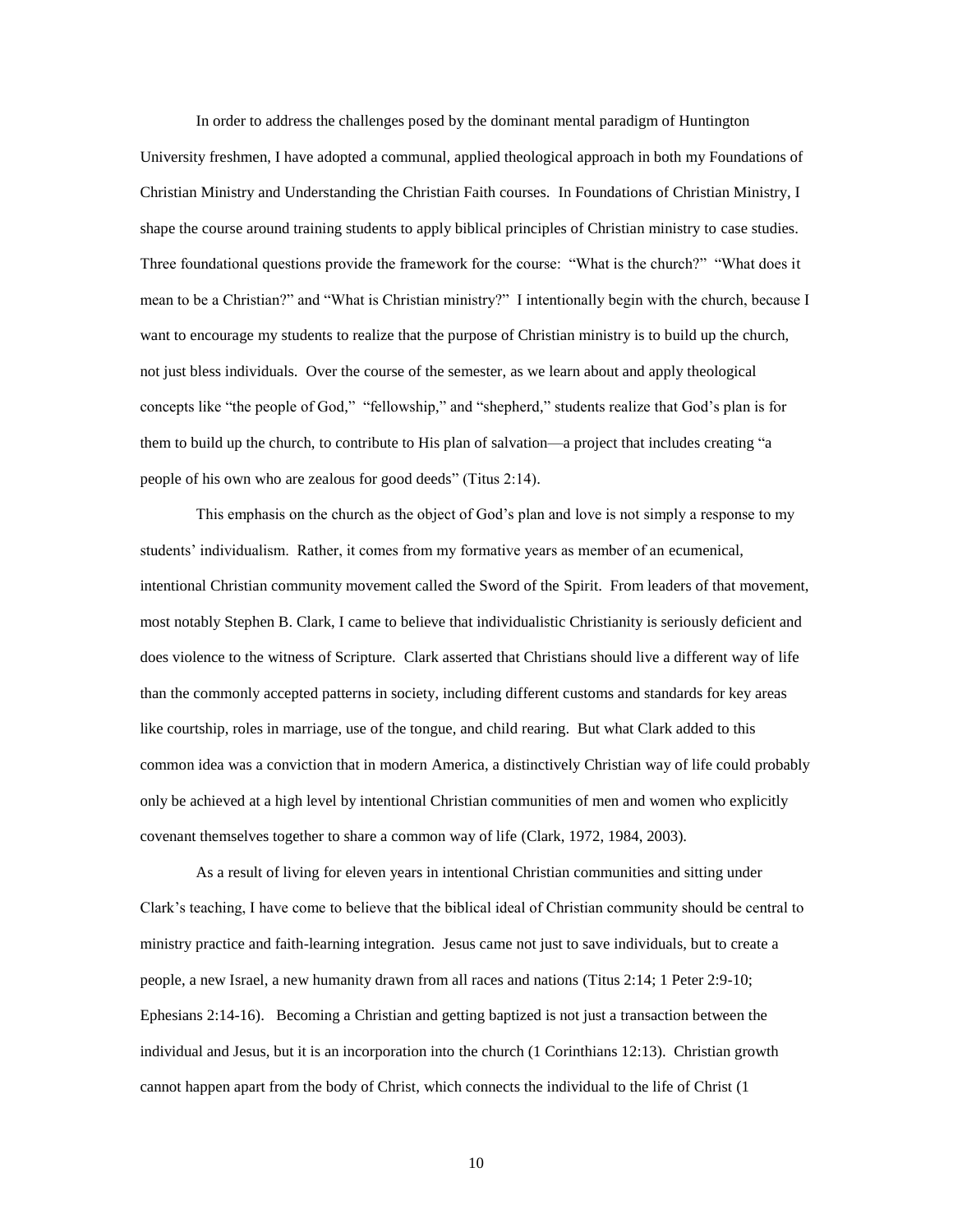Corinthians 12:7, 14-26; Ephesians 4:11-16; Colossians 2:16-19). As I tell my students, if you cut off your finger, it will not live for long, and the same is true of the individual believer and the church. But Christian community is more than a means to an end; it is of cosmic significance. The church is the "fullness of him who fills all in all" and is described as the body and bride of Christ (Ephesians 1:22-23, 5:22-32; Colossians 1:15-20). The church is intimately and permanently connected to the king of the universe, the second person of the trinity. As such, it is infinitely valuable, and not simply an optional resource for individual spiritual development.

When confronted with apparent conflicts and contradictions between Christian faith and other realms of human life and thought, I habitually ask, "Will this idea or practice strengthen biblical community among followers of Jesus or weaken it and in what specific ways?" Another helpful question is, "Does this idea or practice promote a communal or an individualistic understanding of faith, ministry, and the kingdom of God?" For example, one of the dangers of the business terminology and the management techniques that have come to dominate some quarters of the church growth movement is that these ideas and practices do nothing to counteract the individualistic consumerism that is one of our culture's vices. Individualistic consumers find it difficult to behave like members of the body of Christ as described in 1 Corinthians 12 and Romans 12.

The way this plays out in class is that students read Scriptures and textbook material on different biblical descriptions of the church—for example, "the body of Christ." We then apply that material to a case study of an interracial church that is experiencing tension between its white and African-American members. If members of the body are supposed to have "the same care for one another" (1 Corinthians 12:25) and all races are "baptized into one body" (1 Corinthians 12:13) what are the implications for how the people of this church should behave toward one another? We repeat this process in almost every class period, applying foundational biblical concepts to ministry case studies. At the end of the course, students are assigned to groups and are given a ministry case study. They create a team presentation that uses material from the course to analyze their case study and to propose solutions based on biblical principles for ministry. By the end of the course, students have begun to realize what is lost when they skip over the step of biblical study and theological reflection when trying to solve ministry problems. In the process, they have also taken a step forward in practical theological literacy.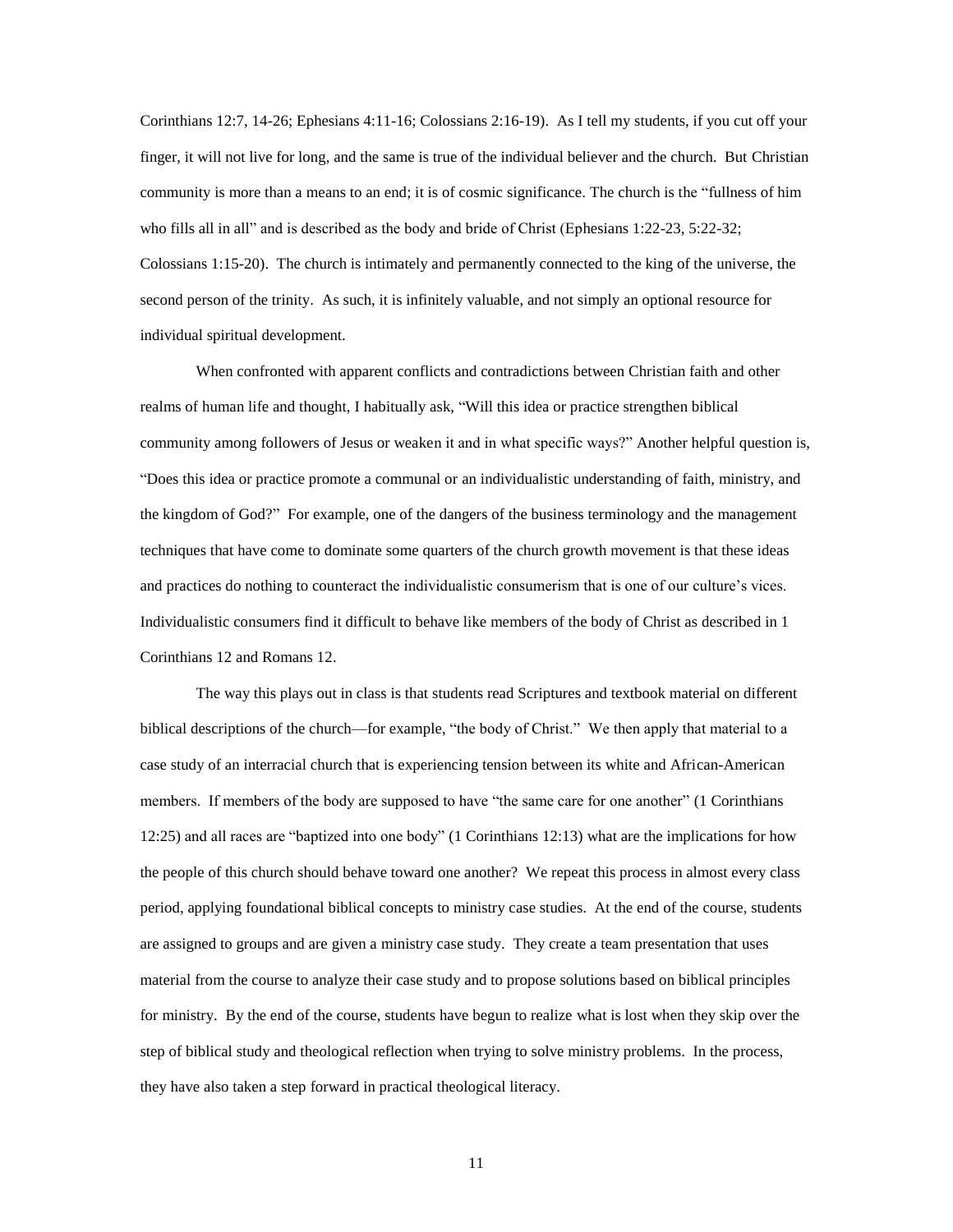One case study that works especially well to help my students see the need to overcome their theological illiteracy, pragmatism, and individualism is called "The Case of the Liberated Leader." In this case, a youth pastor gets a tattoo, wears an earring, and begins coming to Sunday worship with ragged clothes because he is reaching out to local youth on Sunday morning. Members of the church protest his new appearance. When confronted, the youth pastor lashes out, criticizing the adults in the church. The church fires the youth pastor (Lawhead, 1996). This case study forces students to grapple with their own individualism, their developmental need to explore their identities and be "cool," and their reluctance to value the church. In order to solve the case, they need to understand and apply the biblical material on freedom, the "weaker brother" and meat offered to idols (Galatians 5:1-13; Colossians 2:16-23; Romans 14:1-15:7; 1 Corinthians 8, 10:19-32). They need to realize that even if the church was wrong in the way it treated this youth pastor, he was not justified in lashing out against others. He also showed disregard for the church and its leadership in the way he unilaterally decided on an approach to reaching out to the neighborhood kids. Because this case study touches so closely on their lived experience and developmental identity issues, it is especially suited to exposing ways that they have swallowed an unreflective, pragmatic, and individualistic approach to ministry.

It is not just ministry majors who need to practice how to articulate their faith and apply it to everyday situations. For similar reasons, I use a similar approach in my Understanding the Christian Faith classes. As we work through a basic set of beliefs associated with historic Christian orthodoxy, we apply each concept to a case study drawn from the Internet. In each case study, a real person is writing about his or her heterodox religious beliefs on our topic for the day. I put the students in groups of 2 or 3 to discuss how the orthodox Christian beliefs on, for example, the divinity of Christ compare and contrast with what the case study author believes. Over the course of the semester, each student writes two papers which build upon two such class discussions. Each student is forced to articulate what orthodox Christians believe on a topic and accurately compare and contrast that view with an unorthodox view. Students tell me that this exercise helps them to explain their faith more clearly and confidently to friends and family members. By articulating their faith and explaining how it differs from similar beliefs, students learn both the content of their faith and how it makes a difference in the real world.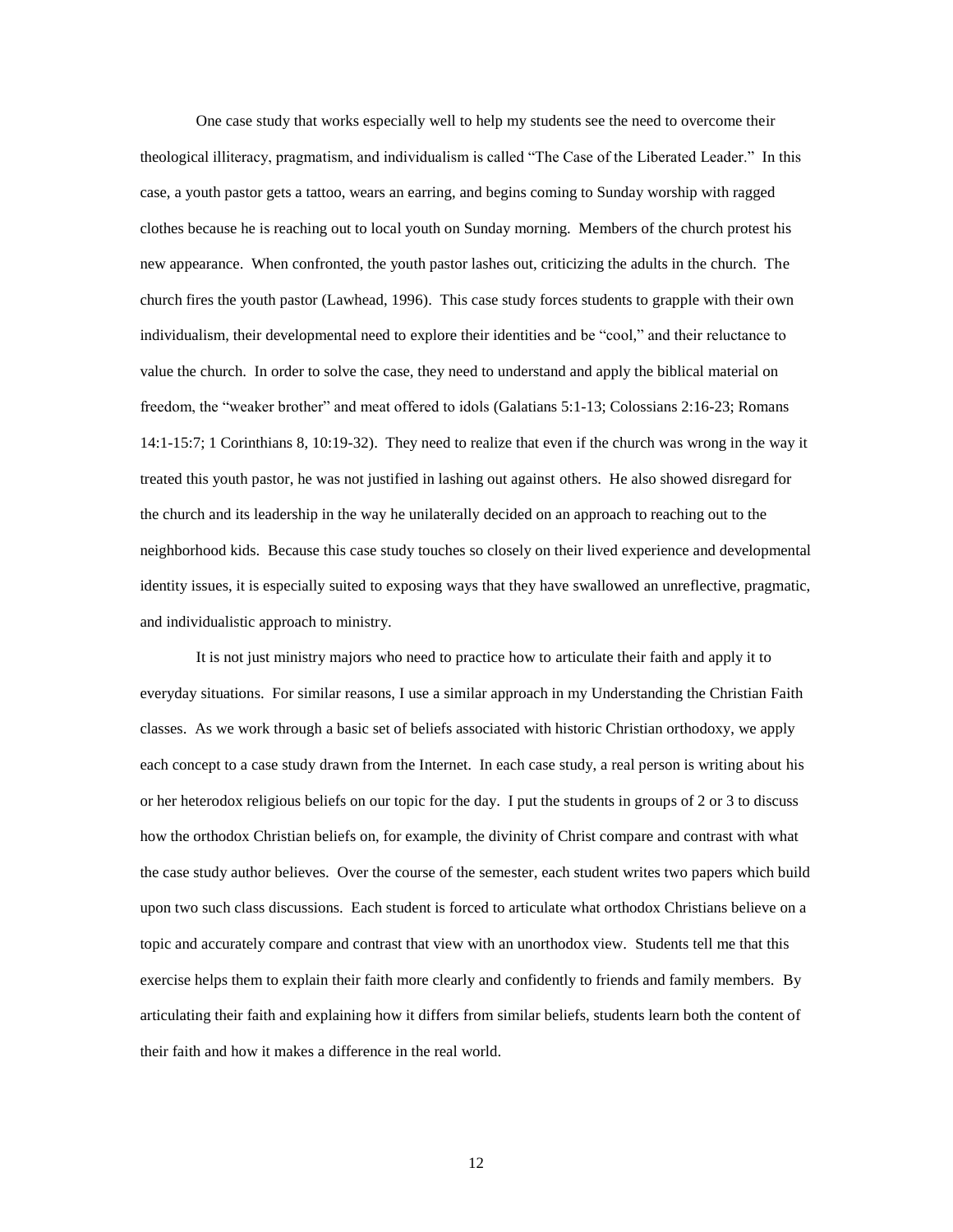#### **Challenge #3: The Christian Higher Education Paradigm**

Does a department of Ministry and Missions belong in a Christian liberal arts university? In some ways, our field does not fit the reigning paradigm of Christian higher education, but the resulting sense of being "aliens" and "exiles" can prove to be constructive for all concerned. The structure of the modern university fosters great advances in certain types of knowledge while inhibiting the development of other kinds. Specialization and a commitment to original research have freed us to dig deeper into narrow aspects of reality and have pushed us to question and test our knowledge more rigorously. But the cost of these successes has been the persistent compartmentalization of knowledge, which operates at two levels. First, by segregating knowledge in isolated disciplines we make it more difficult for the student or scholar to achieve a truly integrated Christian liberal arts education and comprehensive Christian worldview. Second, our conceptualizations of academic knowledge and our standard practices for pursuing that knowledge separate the entire academic enterprise from the other parts of the human person. The first type of compartmentalization is widely recognized in higher education, but seldom overcome. The second type receives little attention, even at a Christian university.

By creating clear disciplinary boundaries and requiring us to test our theoretical models using research, the modern university has pushed the field of religious education to become more rigorous. It was the rise of education and psychology as distinct research fields that helped to spur the emergence of religious education as a separate discipline early in the twentieth century. Systematic study of human development and the processes by which people learn caused some Christian ministry educators to reevaluate teaching methods in the church and to reject the naïve view that any type of communication of God's truth was just as effective as any other in actually producing well informed and mature Christians. Since that time, interdisciplinary research has characterized the field of Christian education. Professional organizations and journals in our field continue to push rigorous research and interdisciplinary thinking. As associate editor of *The Journal of Youth Ministry*, I am currently involved in the ongoing process of raising the bar for research in our field. Our profession remains deeply committed to research, and this commitment owes much to the influence of the wider world of higher education.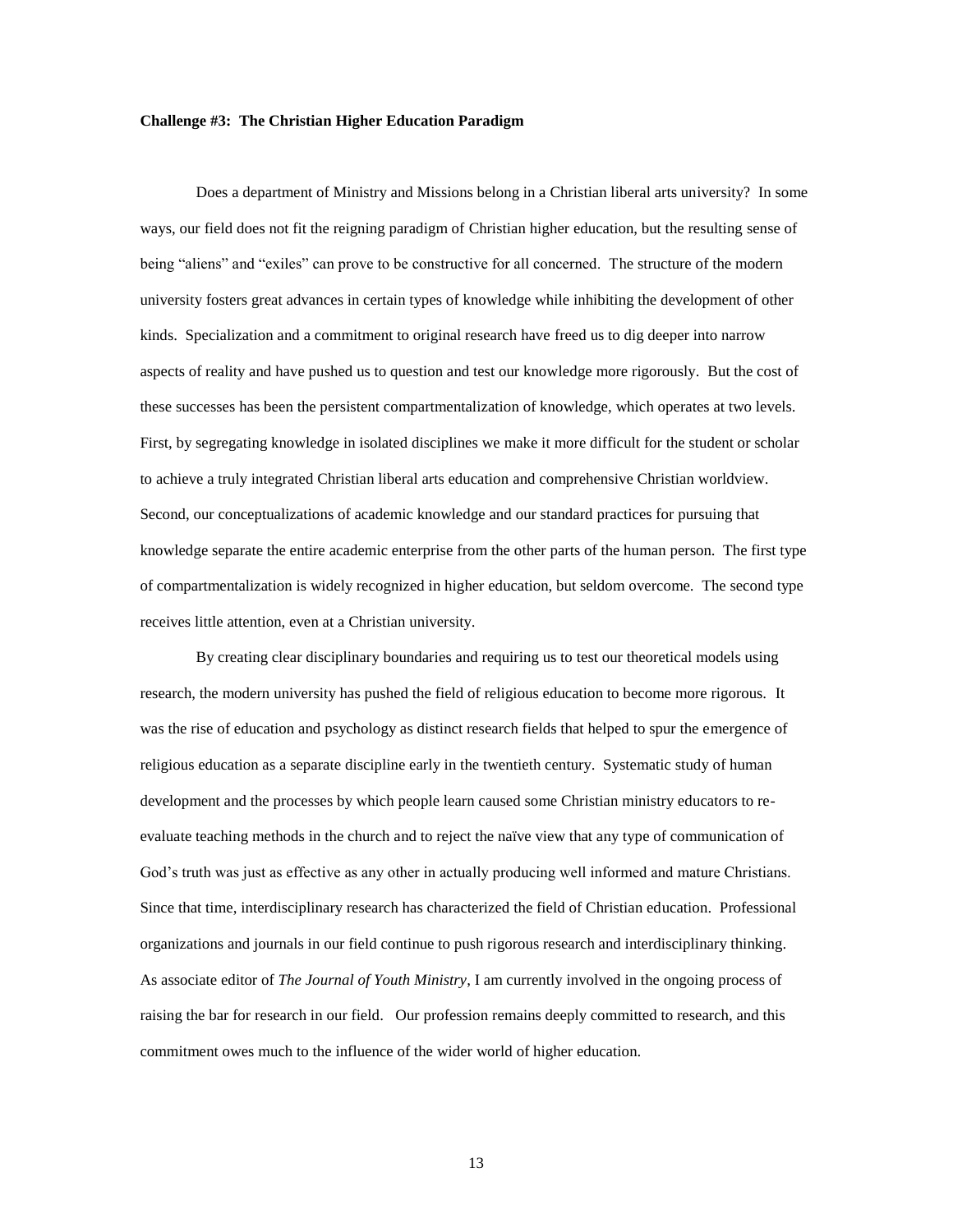The reigning paradigm of higher education also pushes the field of Christian ministry to grapple with its own disciplinary identity and to resist the temptation to become a mile wide and an inch deep. Over the last 25 years, in an attempt to communicate a mission and identity broader than just training directors of Christian education, many Christian Education departments changed their names to Educational Ministries. More recently, new departmental names have proliferated as specialties like youth ministry have asserted their independence and as new ways of conceptualizing the field, such as "spiritual formation," have emerged. Some seek to recover "Christian Education" as the center of this fragmenting family of subdisciplines, others place the center in "practical theology," while others trained in the social sciences see the discipline through that lens (Erwin, 2006; Lawson, 2005; Setran & Wilhoit, 2005; Starr, 2005). While such ferment can be creative and dynamic, it also raises the possibility of intellectual incoherence or superficiality. The reigning higher education paradigm, by requiring scholars to define the scope and methodologies of their disciplines as precisely as possible, keeps our field honest and keeps us grappling with our identity.

While the reigning paradigm of higher education has undoubtedly strengthened the field of Christian ministry, our work in turn exposes ways in which Christian higher education fails to live up to some of its ideals and suggests possible ways to address those problems. In theory, Christian universities should be better than their secular counterparts at providing a coherent, integrated education because faculty and students share some foundational intellectual assumptions derived from their Christian beliefs (Holmes 1984; Marsden, 1997). Christian universities also typically want to help their students become exemplary followers of Jesus Christ who make a difference in the world. They aspire to educate the whole person (Huntington University, 2005a). But in practice the structures of Christian higher education, which parallel those of other modern universities, sometimes undermine these ideals. For example, Holmes bemoans the fact that too little interdisciplinary thinking takes place in Christian higher education and writes, "Somehow this syndrome must be broken" (Holmes, 1987, p. 56).

There are many reasons for these discrepancies between ideals and reality. Christian faculty members work hard to practice their own disciplines with excellence and to make progress in the difficult task of faith-learning integration within their own fields. Little energy and creativity remain for integrating knowledge across the curriculum. In addition, closely guarded disciplinary boundaries and hierarchies are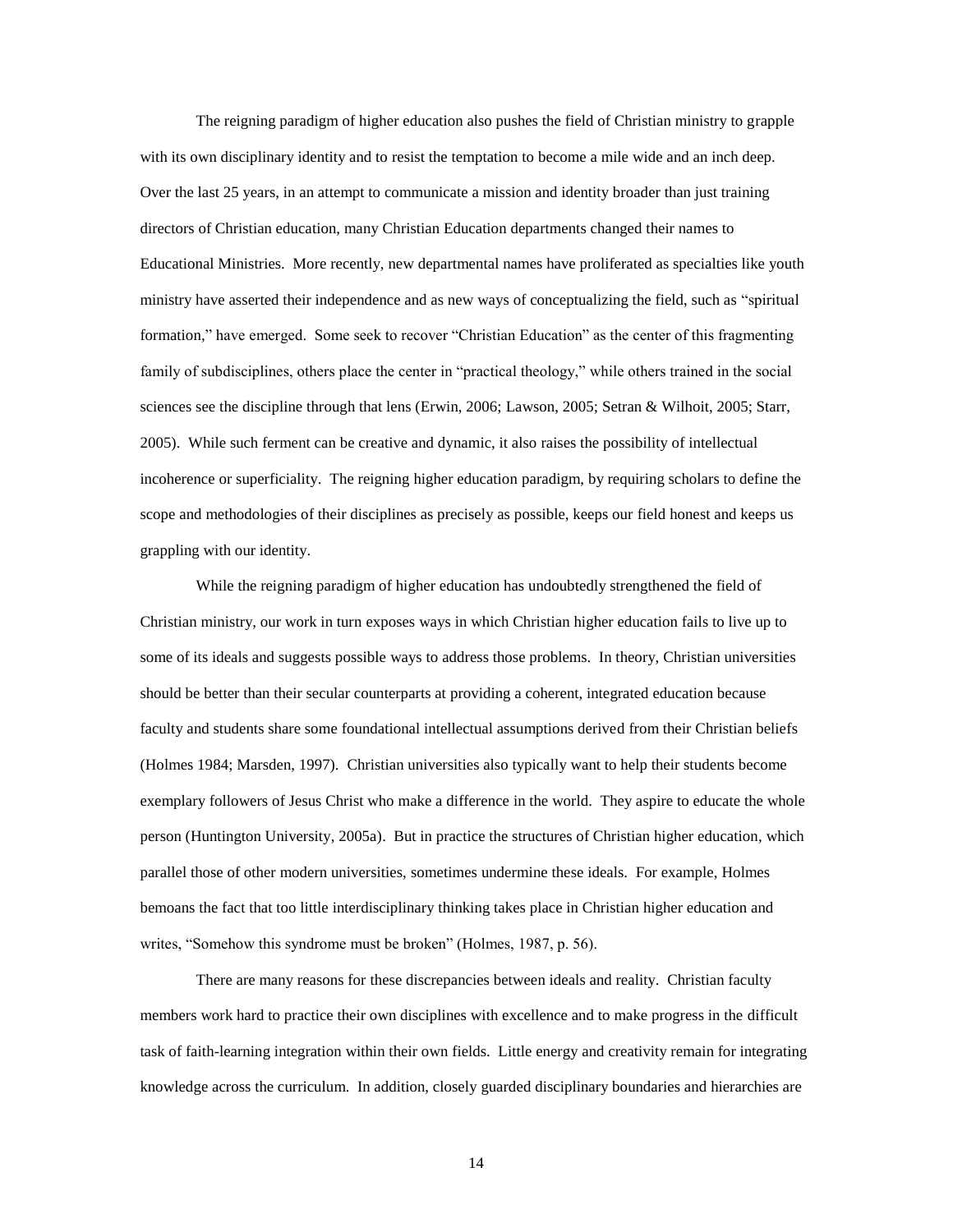very much in evidence even in Christian higher education. One faculty member from a traditional liberal arts discipline once told a colleague in the Education department, "You don't have a discipline." A colleague hired to teach Educational Ministries at a Reformed seminary was told while still unpacking his books, "We don't think much of your field here." As these examples illustrate, professors of Christian ministry sometimes wonder whether colleagues in other fields really respect their contributions. Meanwhile, faculty reactions to creating interdisciplinary core courses tend to be lukewarm at best. A vocal minority of faculty at Huntington University recently proposed abolishing the Capstone course which is the only course in the curriculum explicitly tasked with attempting to integrate the whole liberal arts curriculum. Some faculty members also resist proposals to integrate spiritual formation into the curriculum or to create more structural connections between the academic enterprise and the student development or campus ministry departments. As these examples illustrate, our values and assumptions as faculty members sometimes make it harder for our students to integrate the full liberal arts curriculum with their Christian faith and their personal lives.

#### **Addressing Challenge #3: A Prophetic Witness for the Full Integration of Faith, Life, and Learning**

Teaching the Foundations of Christian Ministry course has forced me to grapple with the diverse nature of our discipline and its potential incoherence. When I first taught the course, I used a standard textbook in the field, *Foundations of Ministry* (Anthony, 1992). This anthology of topical chapters by a variety of professors in the field of Christian education presented me with some teaching challenges. The first few chapters provided brief introductions to important realms of faith-learning integration like theology of Christian education, philosophy of Christian education, and the social sciences and Christian education. While I found these chapters interesting and informative, they were not designed to equip students to be able to engage in the sort of interdisciplinary thinking that the authors modeled. Later chapters treated specific types of ministry like youth ministry, children's ministry and adult ministry. But these chapters often contained what seemed like arbitrary lists of ministry tips because the authors did not have space to explain how these principles derived from theory or research. Could I in good conscience force my students to memorize these decontextualized lists of ministry principles? Even assuming they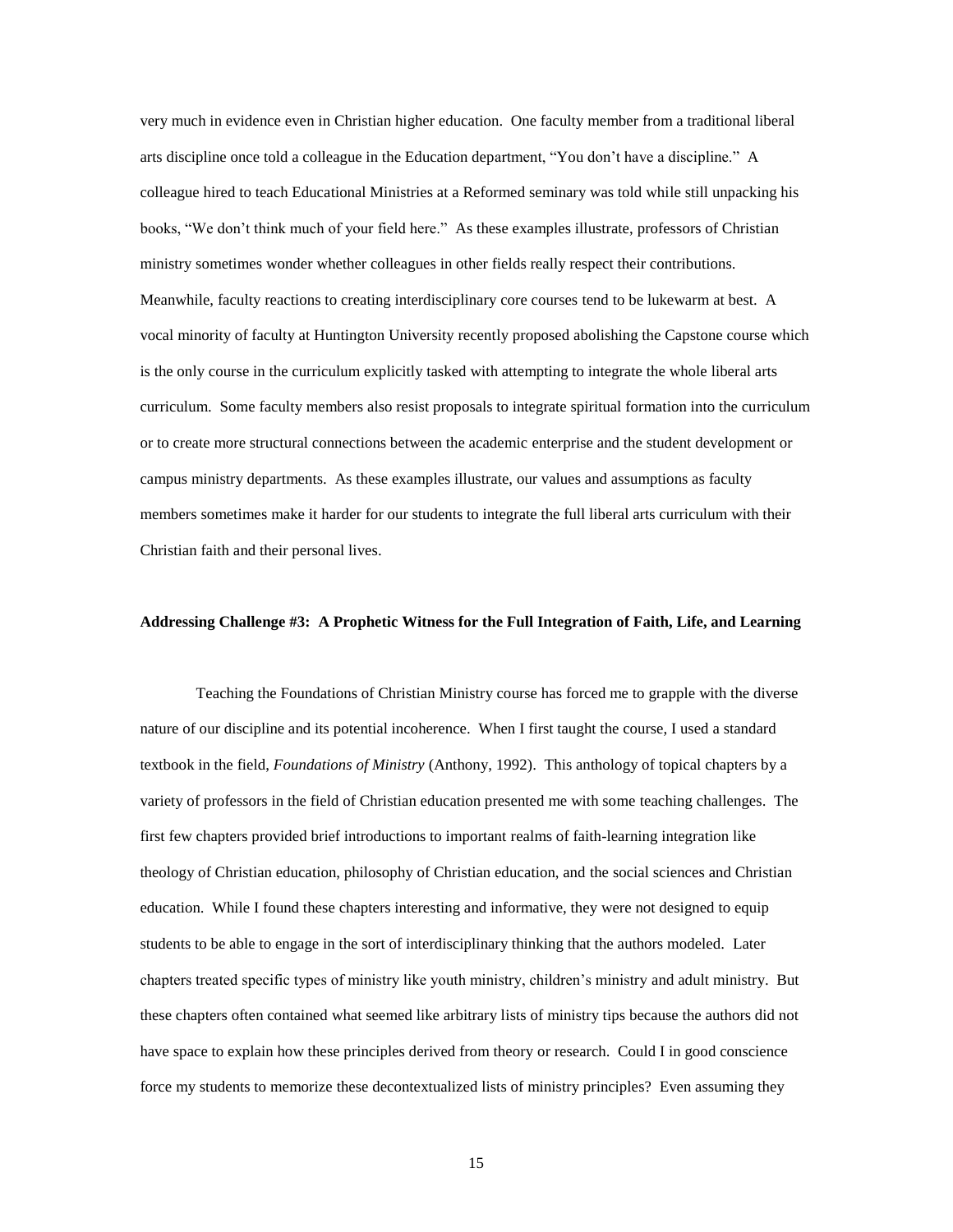remembered these lists, of what real use would such knowledge be when they faced complex ministry challenges in real life? In short, this textbook tried to cover too much ground and made it difficult to know what the learning objectives of a Foundations of Ministry course should be. The textbook provided a bird's eye view of the landscape of Christian education, but did not help me much when it came to laying a foundation of disciplinary knowledge. But without such a knowledge base, I knew that my students would remain entrenched in their unreflective, pragmatic mental paradigm.

Instead of briefly touching on all the different interdisciplinary connections that are important to our field, I chose to redesign the course to focus on something truly foundational: a biblical theology of Christian ministry. As noted above, in each class period we create a definition of a foundational theological concept, such as "the body of Christ," and discuss its implications for ministry practice. We use the biblical principles we have identified to evaluate a ministry case study. This skill is not typically duplicated in theology courses, which focus more on systematic or biblical theology without much attention to ministry application. So at least in the Foundations of Christian Ministry course, I solved the problem of disciplinary diversity by narrowing the focus to just one of the many interdisciplinary integration tasks that must take place in our field.

Throughout the Foundations course I make a point of noting that sometimes other types of knowledge will be needed to effectively address the challenges posed by a particular biblical mandate or ministry case study. For example, when discussing the biblical material on being "shepherds" in the church, I point out that in order to truly know the sheep and care for them, we will need to know something about human development and culture. I remind my students that our liberal arts core curriculum at Huntington University is an excellent preparation for understanding human beings, building positive relationships with them, and effectively serving them through Christian ministry. As the students see the limits of what they can do to solve the ministry case studies using the biblical material alone, at least some of them begin to believe me about the value of the other disciplines they will study in our university's core curriculum as well as the importance of the interdisciplinary thinking they will develop in other courses in our department.

Over the course of their college careers, it is safe to say that students in the Ministry and Missions Department at Huntington University engage in more interdisciplinary discussions and assignments than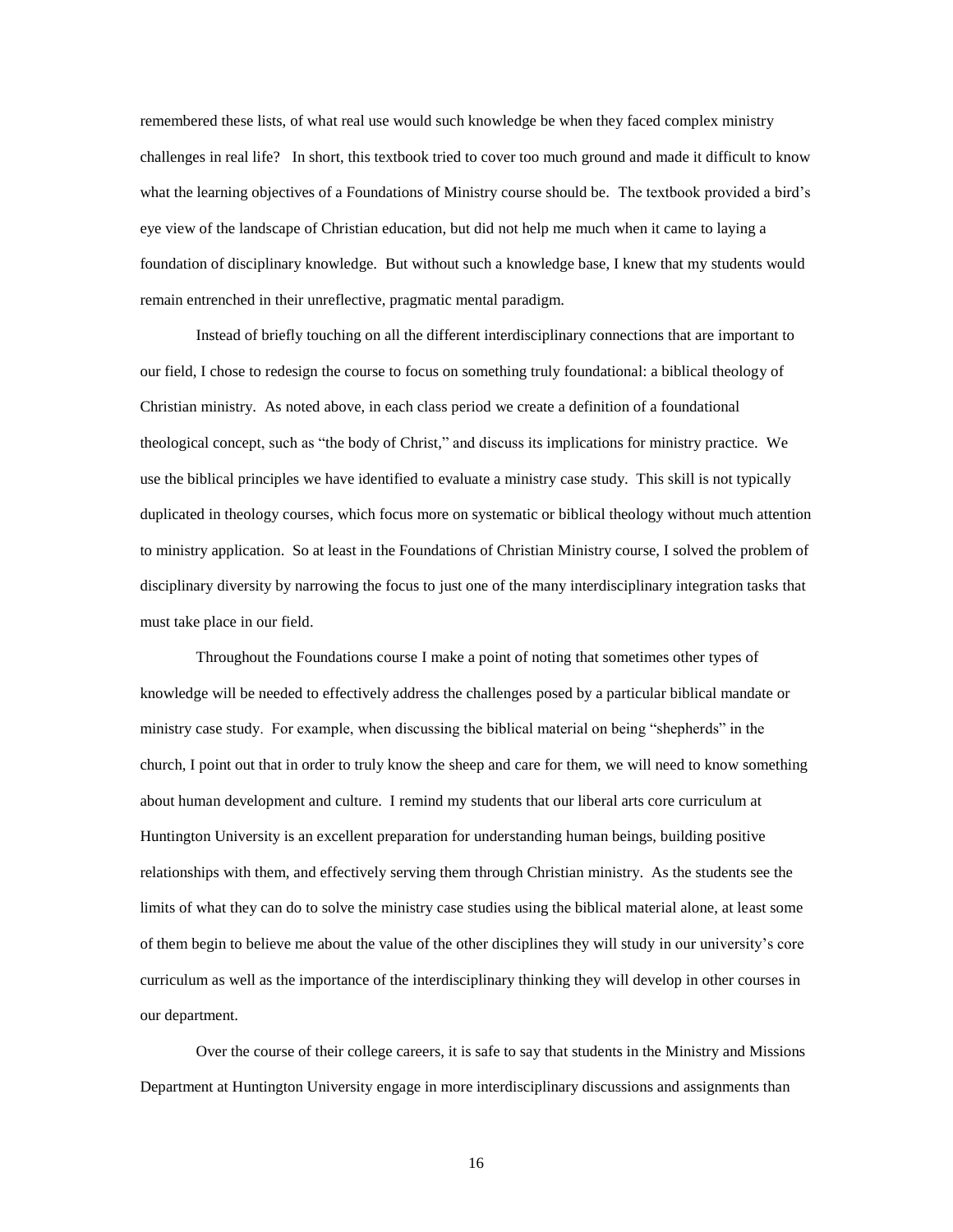most other students at the university. I have already noted how students in my Contemporary American Youth Culture course learn ways that theories and research drawn from communications, psychology, sociology, and anthropology can impact their youth ministry practice. Such interdisciplinary work is common in courses in our department. Indeed, in order to be faithful to our mission as a discipline, we must mine other fields for their contributions to our core task of preparing women and men to build the church and make disciples. At our best, we model the sort of interdisciplinary thinking and teaching that Holmes tells us should characterize Christian higher education.

Our discipline also contributes to the wider enterprise of Christian higher education by reminding us all that the knowledge we impart to our students should affect them as whole persons and not merely touch their intellects. After nearly one hundred years of exploring how people learn about God and become better followers of Jesus, one of the core insights that has emerged in our field is that Christian "knowing" must include encountering God relationally and transformatively (Reed & Prevost, 1993). Even the demons know who Jesus is, but they do not know him as a disciple does (James 2:19). In this respect, our field parts ways with some Christian higher education experts, like Arthur Holmes, who insists that "faith is neither a way of knowing nor a source of knowledge" (Holmes, 1987, p. 18).

In the Bible and in Christian theology, faith includes several elements. First, it involves assent to particular truths about God (Ferguson, 1996; Smith, 2001). Acceptance of these truths is regarded as essential for being saved. For example, in Romans 10:9-10, we are informed that those who believe that God raised Christ from the dead will be saved and in 1 Corinthians 15 Paul reminds us that those who reject the bodily resurrection of Christ are living an empty, futile religion. The implication for modern faith-learning integration is that all such efforts must affirm the tenets of the apostolic faith as presented in the New Testament. A Christian scholar simply cannot legitimately "discover" new knowledge that shows that Jesus Christ is not God or that he did not rise from the dead. These biblical examples also show that even knowledge of the "facts" of the faith does more than just furnish the intellect with information; it also affects the individual's relationship to God and eternal destiny.

Second and perhaps most centrally, biblical faith includes trust in God and Christ for salvation (Ferguson, 1996; Smith, 2001). Entering through this door of saving faith into Christ does indeed create the opportunity for new types of knowledge (1 Corinthians 2:14-16; Ephesians 3:18-19). Faith does not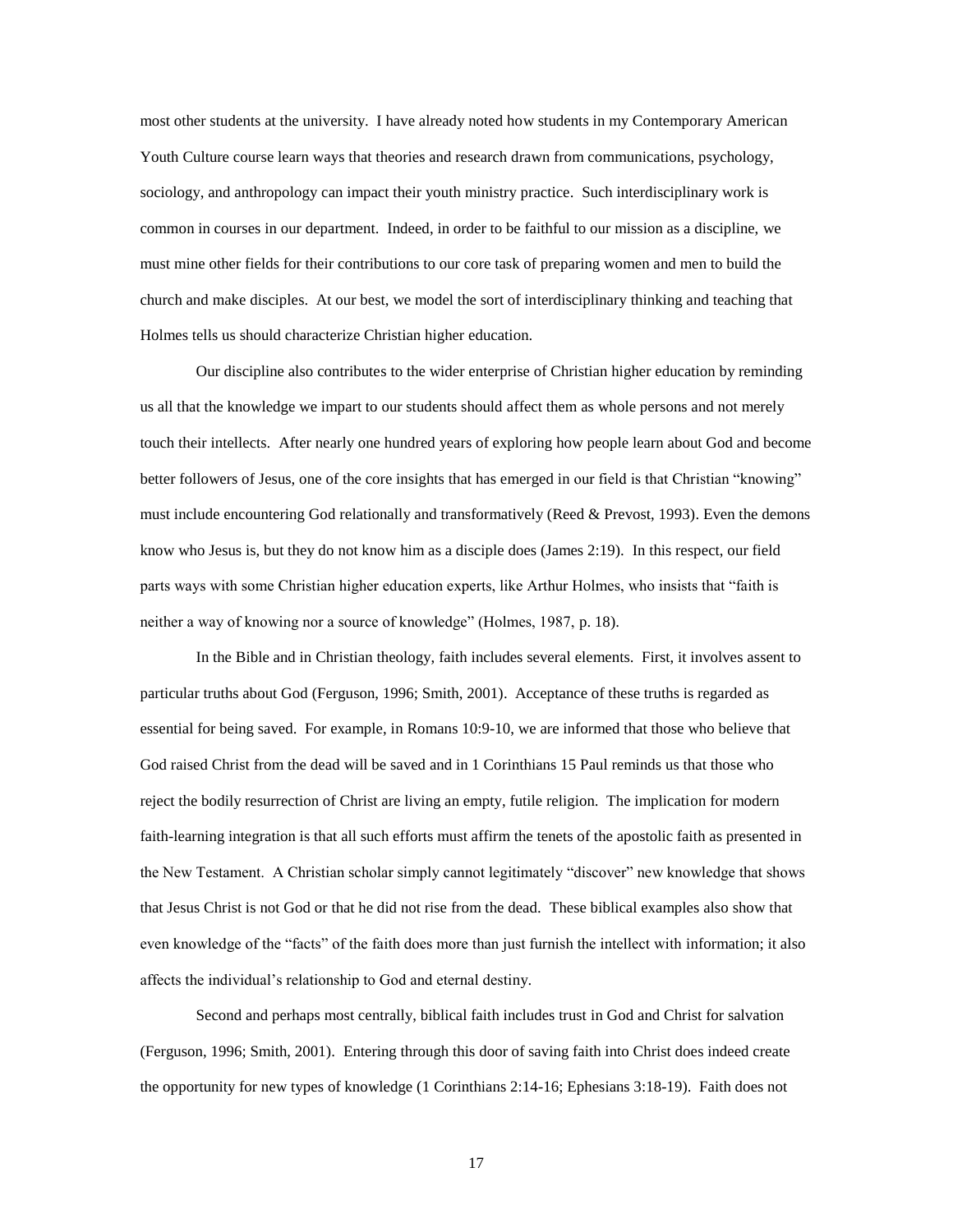exclude other forms of knowledge, nor should it shut down intellectual inquiry. It does not insure that the Christian will be smarter or have better judgment than the unbeliever in all circumstances and about all subjects. But it does mean that there are some things that a believer can grasp and accept that an unbeliever cannot. In particular, the Bible makes it clear that knowledge of God is an interpersonal and spiritual reality that effects who we are as whole persons (Phillips, 2000; Schultz, 2000). Through faith we accept and experience truths that contradict the wisdom of this world, such as the fact that victory comes through the cross and that those who mourn are blessed by God (1 Corinthians 1:18-25; Matthew 5:3-12). While there is much to be learned by exploring the complex relationship between faith and reason, it is important not to lose sight of the fact that *both* relational trust in God and rigorous use of our intellects are needed to fully enter the most important realities of human life.

Third, Christian faith includes ongoing trust in God to strengthen and help the individual grow in holiness and reach the reward of eternal life (Hebrews 11:32-40). Faith enables the Christian to become faithful, that is, to become the sort of person who can persevere in obedience to God through the trials and obstacles of life (Galatians 5:22; James 1:2-4; 2 Peter 1:3-8). Relational knowledge of God also opens the possibility of learning wisdom, the ability to apply God's truth properly to the particular situations of life (Bullock, 2000). A reverent relationship with God makes it possible to gain the knowledge that will help us do the right thing at the right time: "The fear of the Lord is the beginning of wisdom" (Proverbs 9:10). As an applied discipline, we especially prioritize helping our students learn such wisdom. But all of us in Christian higher education need to remind ourselves that the knowledge we seek to impart to our students should help them live as faithful and wise disciples of Jesus in the particular circumstances of their lives. True faith-learning integration must address issues of character and way of life, not just intellectual matters.

While many Evangelical Christians would agree with the above definition of faith, professors in the discipline of Christian ministry differ from some other Christian scholars in that we try to shape our teaching to reflect this definition. We do not agree with those who either in theory or in practice reduce faith-learning integration and other aspects of education to exclusively intellectual activities. Unlike some colleagues in other disciplines, we are not content to leave the spiritual formation of our students to the campus ministry department. We see the need to educate "head, heart, and hand"—the cognitive, affective, and practical skill domains—as part of educating the whole person to become a full time ministry leader.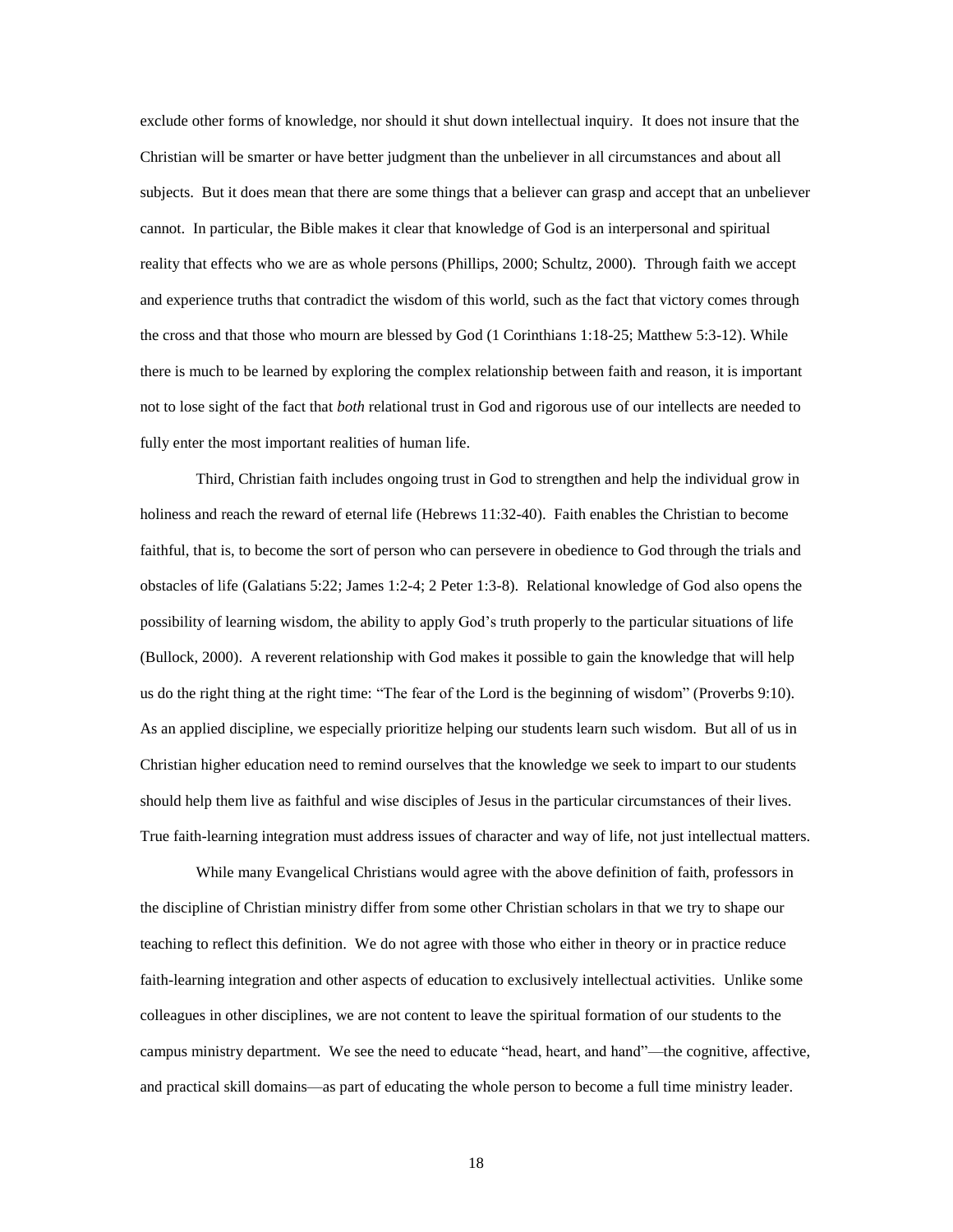As professors of Christian ministry we push ourselves and our colleagues in other disciplines to recognize the reality of what we are doing when we are teaching. The human beings we meet each day in class bring their whole persons into the classroom and either learn or fail to learn course content as whole persons. To pretend that the intellect can be isolated from the will, emotions, and relationships with God and others is to operate from a false perception of reality that can lead only to weaker education.

My colleague Luke Fetters and I took up the challenge of integrating the intellect with the whole person by redesigning the Understanding the Christian Faith course to reflect more holistic and biblical definitions of "faith" and "knowledge." We believed that a course called "Understanding the Christian Faith" that is taught at a Christian liberal arts university should include spiritual formation. As Jesus said, "anyone who resolves to do the will of God will know whether the teaching is from God or whether I am speaking on my own" (John 7:17). Similarly, the psalmist wrote, "I understand more than the aged, for I keep your precepts" (Psalm 119:100). It is impossible to know the Christian faith as it is intended to be known without seeking God.

An article by John Coe of Biola University provided both theoretical justification and practical help for constructing assignments involving spiritual disciplines. As he perceptively notes, if we allow the separation between spirituality and the classroom to continue, we not only limit the holistic impact that course content can have upon our students, but "we are implicitly teaching them that it is possible to be a successful student without a life of prayer" (Coe, 2000, p. 103). Coe argues that by attending to the spiritual formation element in our educational process we become more faithful to the ideals we proclaim in our mission statements and educational philosophies. Even more significantly, perhaps, he notes that by helping our students encounter the material in our discipline as whole, spiritual beings, we reduce the danger of turning our disciplinary knowledge into an idol and making it the master, rather than the servant of faith.

We adapted Coe's approach to create a unit on spiritual formation with which we begin the Understanding the Christian Faith course. We discuss what the Bible teaches about spiritual growth and learn about various spiritual disciplines. We also discuss how spiritual growth is a life-long journey, and instruct students about the typical stages in that journey. We discuss the seven elements of a Christian conversion as defined by Gordon Smith and explain how full conversion is necessary for spiritual growth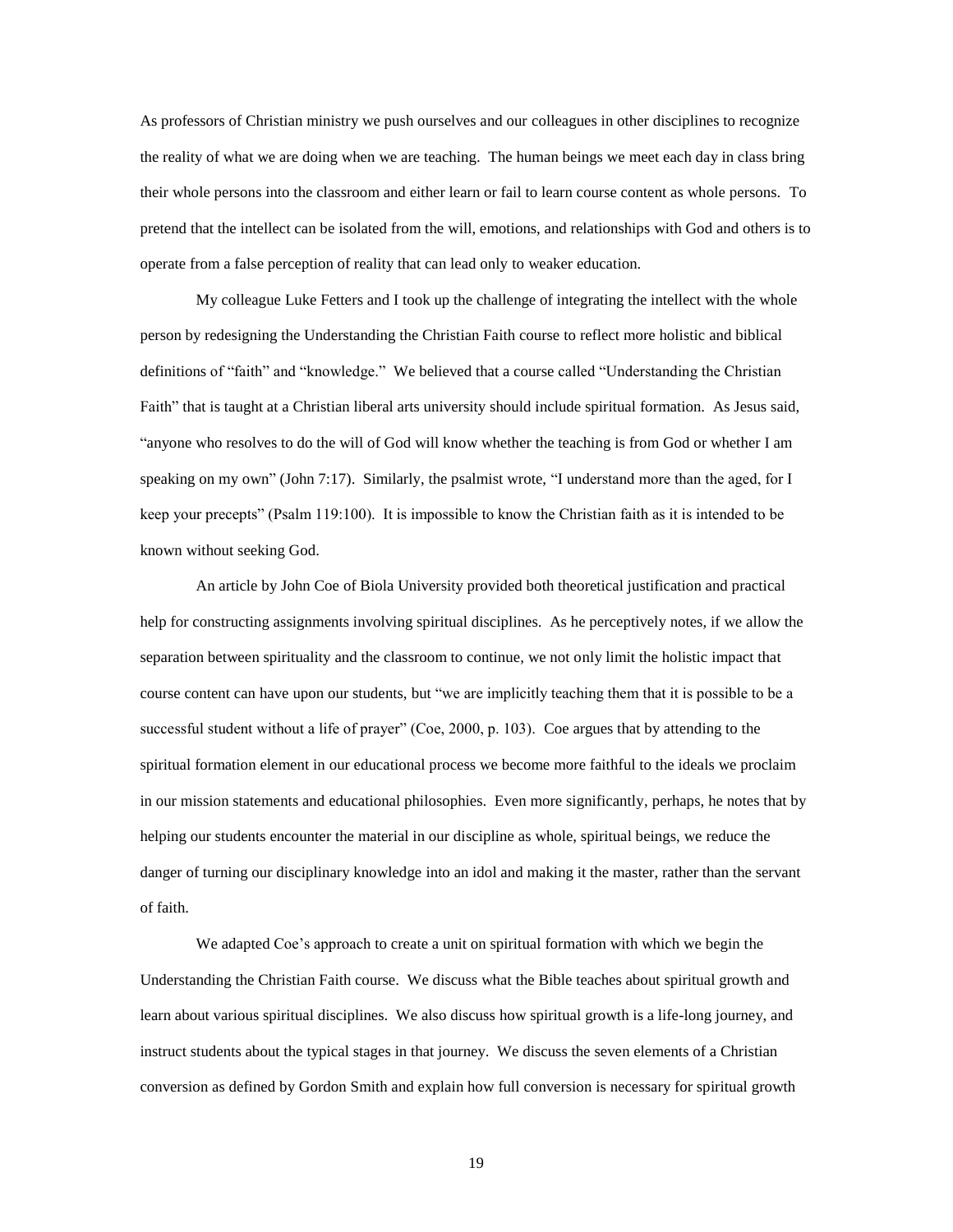(Smith, 2001). Drawing on the work of Robert Mulholland (1993), we have the students take the Meyers-Briggs personality assessment and show them how to choose spiritual disciplines, or particular ways of doing spiritual disciplines, that fit how God has made them. All of this interdisciplinary work culminates in the "Spiritual Practices Project." Students write a spiritual autobiography and identify one spiritual discipline that fits their personality and the current stage in their spiritual journey. We make it clear that even those who do not consider themselves to be Christians can participate in this activity by choosing one practice that they think will help them explore the spiritual element of their lives and seek God. Each student commits to practice their spiritual discipline twice a week for six weeks and keep a journal of what they are learning. We make it clear that students will only be graded on their diligence in practicing the discipline and their thoughtful reflection on the process.

Many students are thrilled to receive help with their spiritual growth. Some discover for the first time ways to pray, read the Bible, or perform other spiritual growth practices that actually work for them. A few students are troubled by the idea of being required to practice spiritual disciplines for a class. They don't object to doing the practices, but they worry that the class requirement makes it impossible for their practice to be authentic or spiritually efficacious. I welcome these concerns and we discuss them at the beginning of the project. I explain to the students that these feelings come in part from the mental barriers that we have constructed between our academic lives and our personal, spiritual lives. There is no reason in principle why a spiritual practice that is done for a class cannot be as genuine as one spontaneously chosen outside a class. The problem arises from the fact that we have all been taught that we are supposed to keep our relationship with God separate from our intellectual work.

Another way that we break down the barriers between the intellect and the other parts of the human person is to require service learning in many of our classes. In my Foundations of Christian Ministry course, each student chooses a ministry in which to volunteer at least once a week for six weeks. I meet with each student individually and we work together to find a place to serve that fits their sense of calling and ministry interests. We also discuss specific learning objectives that they will pursue during their project. For example, youth ministry students often serve with the local Campus Life and work toward the goal of becoming more comfortable talking to middle school students about God. Students who are uncertain about their calling and are struggling to pick a major often use this project as a time to discern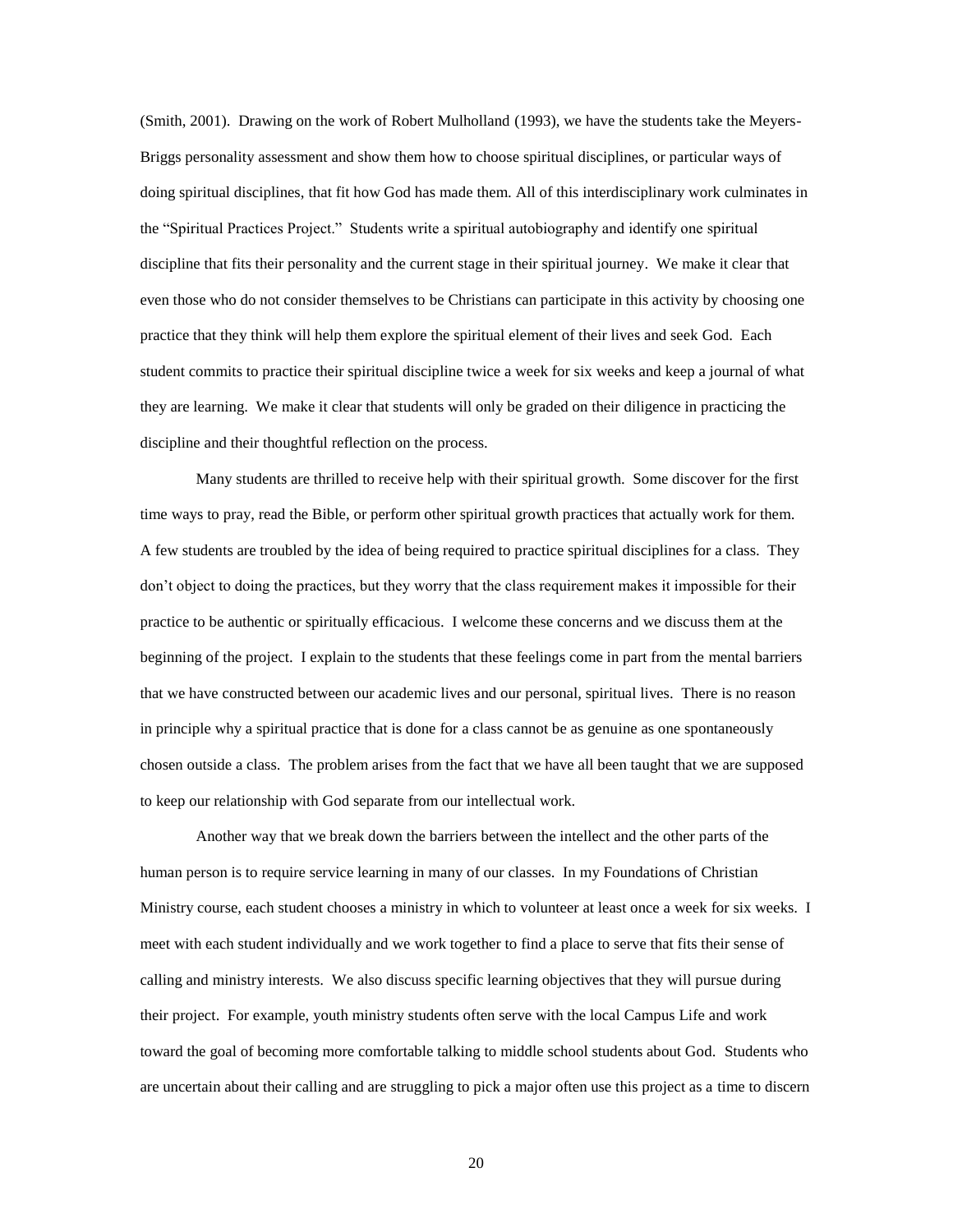God's will for their lives. Each week the students write in a learning journal in which they reflect upon what they are learning through their volunteer ministry experiences. They must also draw on outside resources that will help them pursue their specific learning objectives. Every student must use some material from the class as one of their resources. They must also choose other resources such as books, interviews with experts, and seminars. Through this service learning component, students experience the process of connecting classroom and service in a way that enhances their education. Here again, some students have worried that their service is not authentic when it is required for a class. I discuss these concerns with students in class and one-on-one, raising similar points to those mentioned above. From their very first class in the Ministry and Missions Department, students are challenged to erase the artificial and often harmful boundaries between their service and academic lives.

## **Conclusion**

Jesus said prophets are often without honor in their home towns. The Old Testament prophets called by God to stand a bit outside the system and speak his word often found themselves unequal to the task. Those called by God to train men and women to be ministry leaders find themselves straddling the boundaries between intellectual disciplines and transgressing some of the established norms of Christian higher education. Although we might be tempted to escape these tensions, we should instead embrace them as sources of vitality and creativity for ourselves and our colleagues in other disciplines. As a field, we must not back down from the difficult work of being rigorously interdisciplinary. But we must also not shy away from speaking prophetically to our colleagues and our institutions, calling them to greater faithfulness in educating whole persons for the kingdom of God.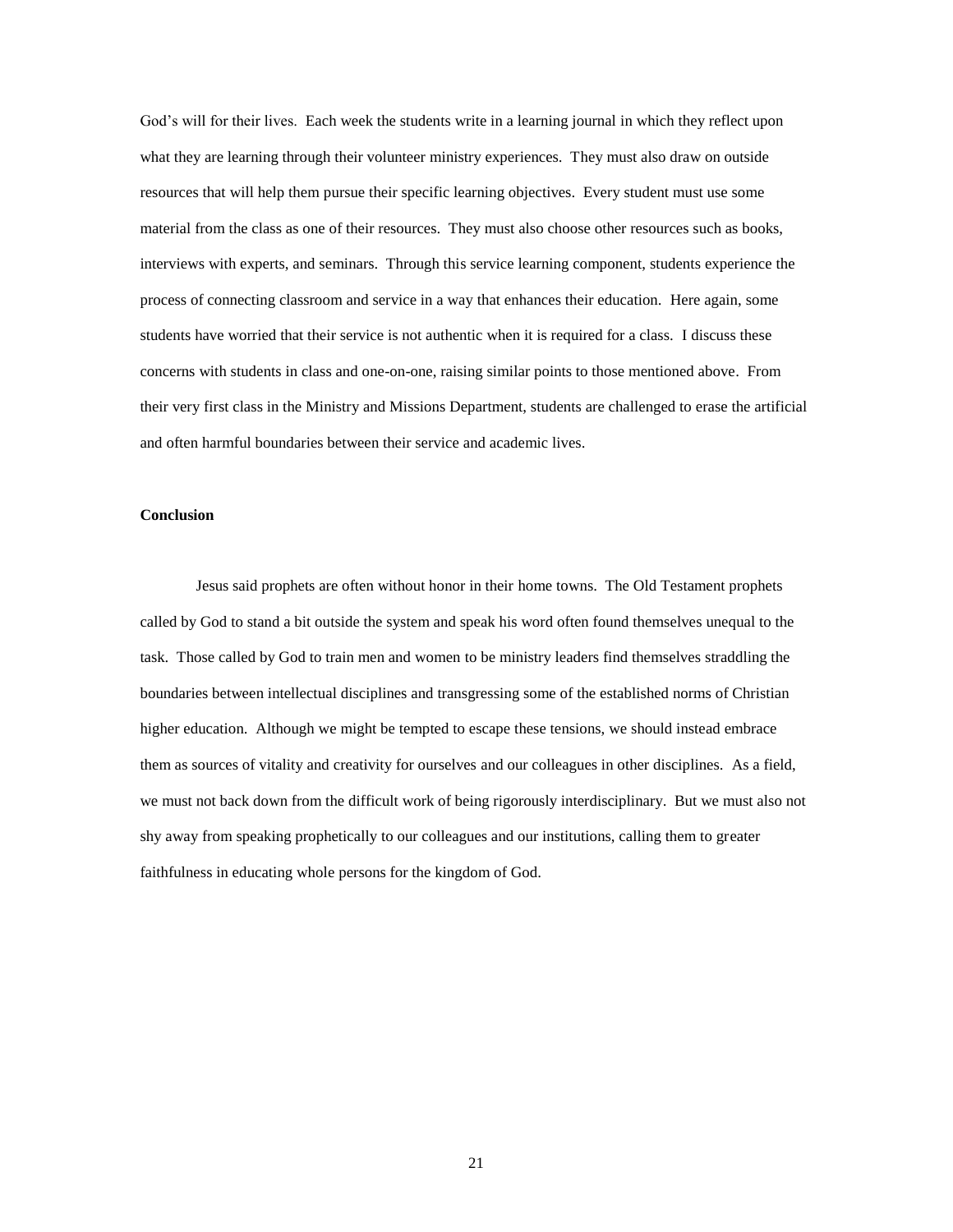## **References**

- Anthony, M. J., ed. (1992). *Foundations of ministry: An introduction to Christian education for a new generation.* Grand Rapids: Baker Books.
- Arnett, J. J. (2001). *Adolescence and emerging adulthood: A cultural approach*. Upper Saddle River, NJ: Prentice Hall.

Bryant, J. and Thompson, S. (2002). *Fundamentals of media effects*. Boston: McGraw-Hill.

Bullock, C. H. (2000). Wisdom. In W. Elwell (Ed.), *Baker theological dictionary of the Bible* (pp. 823- 824). Grand Rapids: Baker Books.

Colson, C. and Pearcey, N. (1999). *How now shall we live?* Wheaton, IL: Tyndale House.

- Coe, J. (2000). Intentional spiritual formation in the classroom: Making space for the Spirit in the university. *Christian Education Journal 4*(2), 85-110.
- Clark, C. (2004). *Hurt: Inside the world of today's teenagers*. Grand Rapids: Baker Academic.
- Clark, S. B. (1972). *Building Christian communities: Strategy for renewing the church*. Notre Dame, IN: Ave Maria Press.
- Clark, S. B. (1984). *Patterns of Christian community: A statement of community order*. Ann Arbor, MI: Servant Books.
- Clark, S. B., ed. (2003). *The mission of the Sword of the Spirit*. East Lansing, MI: Tabor House.
- Erwin, P. (2006). Youth ministry education: Where practice, theology, and social science intersect. *The Journal of Youth Ministry, 4*(2), 9-17.
- Ferguson, E. (1996). *The church of Christ: A biblical ecclesiology for today.* Grand Rapids: Eerdmans.
- Hasker, W. (1992). Faith-learning integration: An overview. *Christian Scholar's Review 21*(3), 231-248.
- Holmes, A. F. (1987). *The idea of a Christian college.* Revised edition. Grand Rapids: Eerdmans Publishing Company.
- Huntington University (2005a). Impact your world for Christ, in scholarship, through service. *Huntington University Academic Catalog*, *94,* 3. Huntington, IN: Huntington University.
- Huntington University (2005b). Philosophy of education. *Huntington University Academic Catalog*, *94,* 15- 16. Huntington, IN: Huntington University.

Lawhead, A. S. (1996). *Doing the right thing.* Wheaton, IL: Harold Shaw Publishers.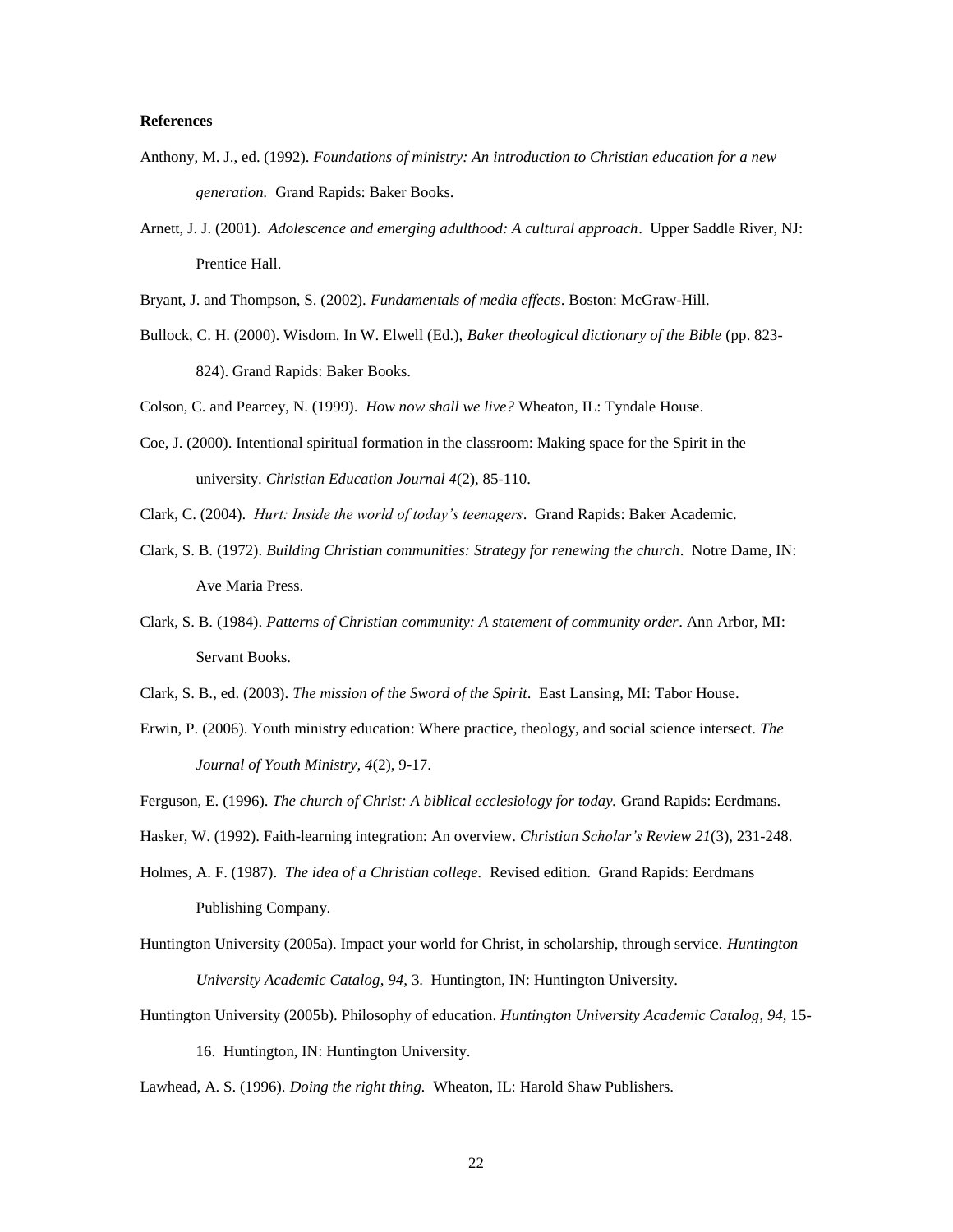Lawson, K. E., ed. (2005). Notes on 25 years of Christian education: A special anniversary collection of reflections. *Christian Education Journal.* Series 3, *2*(2), 362-408.

Litfin, D. (2004). *Conceiving the Christian college.* Grand Rapids: Eerdmans Publishing Company.

- Marsden, G. M. (1997) *The outrageous idea of Christian scholarship.* New York: Oxford University Press.
- Mulholland, M. R. (1993). *Invitation to a journey: A roadmap for spiritual formation.* Downer's Grove, IL: InterVarsity.
- Muus, R. E. (1996). *Theories of adolescence*. (6<sup>th</sup> ed.) New York: McGraw-Hill.
- Naugle, D. K. (2000). Reflections on the power of the Christian "worldview." *Breakpoint with Chuck Colson*. Washington DC: Breakpoint.

Niebuhr, H. R. (1951). *Christ and culture.* New York: Harper & Brothers.

- Norridge, J. (Producer/Director) & Balmer, R. (Writer/Presenter). (1992). *Mine eyes have seen the glory*  [Motion picture]. Worcester, PA: Gateway Films/ Vision Video.
- Phillips, T.R. (2000). Knowledge of God. In W. Elwell (Ed.), *Baker theological dictionary of the Bible* (pp. 458-459). Grand Rapids: Baker Books.
- Phillips, T. R. and Okholm, D. L. (2001). *A family of faith: An introduction to evangelical Christianity.* Grand Rapids: Baker Academic.

Reed, J. E. & Prevost, R. (1993). *A history of Christian education.* Nashville: Broadman & Holman.

- Schultz, C. (2000). Know, knowledge. In W. Elwell (Ed.), *Baker theological dictionary of the Bible* (pp. 457-458). Grand Rapids: Baker Books.
- Setran, D. & Wilhoit, J. C. (2005). Turning points in Christian education: Some initial perspectives. *Christian Education Journal,* Series 3, *2*(2), 353-357.
- Smith, C. S. and Denton, M. L. (2005). *Soul searching: The religious and spiritual lives of American teenagers.* New York: Oxford University Press.
- Smith, G. T. (2001). *Beginning well: Christian conversion and authentic transformation.* Downer's Grove, IL: InterVarsity Press.
- Stassen, G. H., Yeager, D.M. and Yoder, J. H. (1996). *Authentic transformation: A new vision of Christ and culture*. Nashville: Abingdon.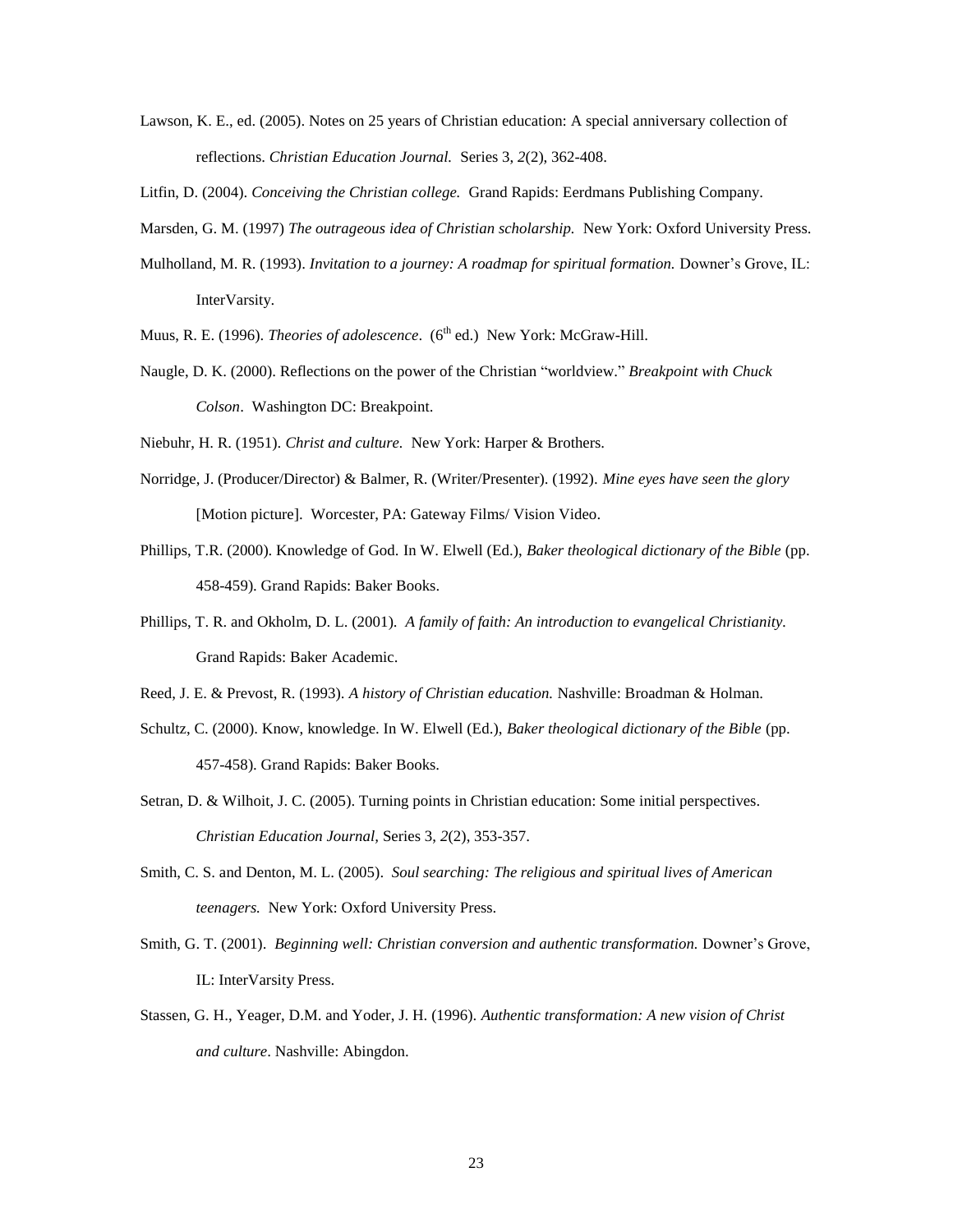- Starr, E. (2005). An historical perspective of the North American Professors of Christian Education. *Christian Education Journal,* Series 3, *2*(2), 334-352.
- Walsh, B. J. (1992). Worldviews, modernity and the task of Christian college education. *Faculty Dialogue 18,* 13-35.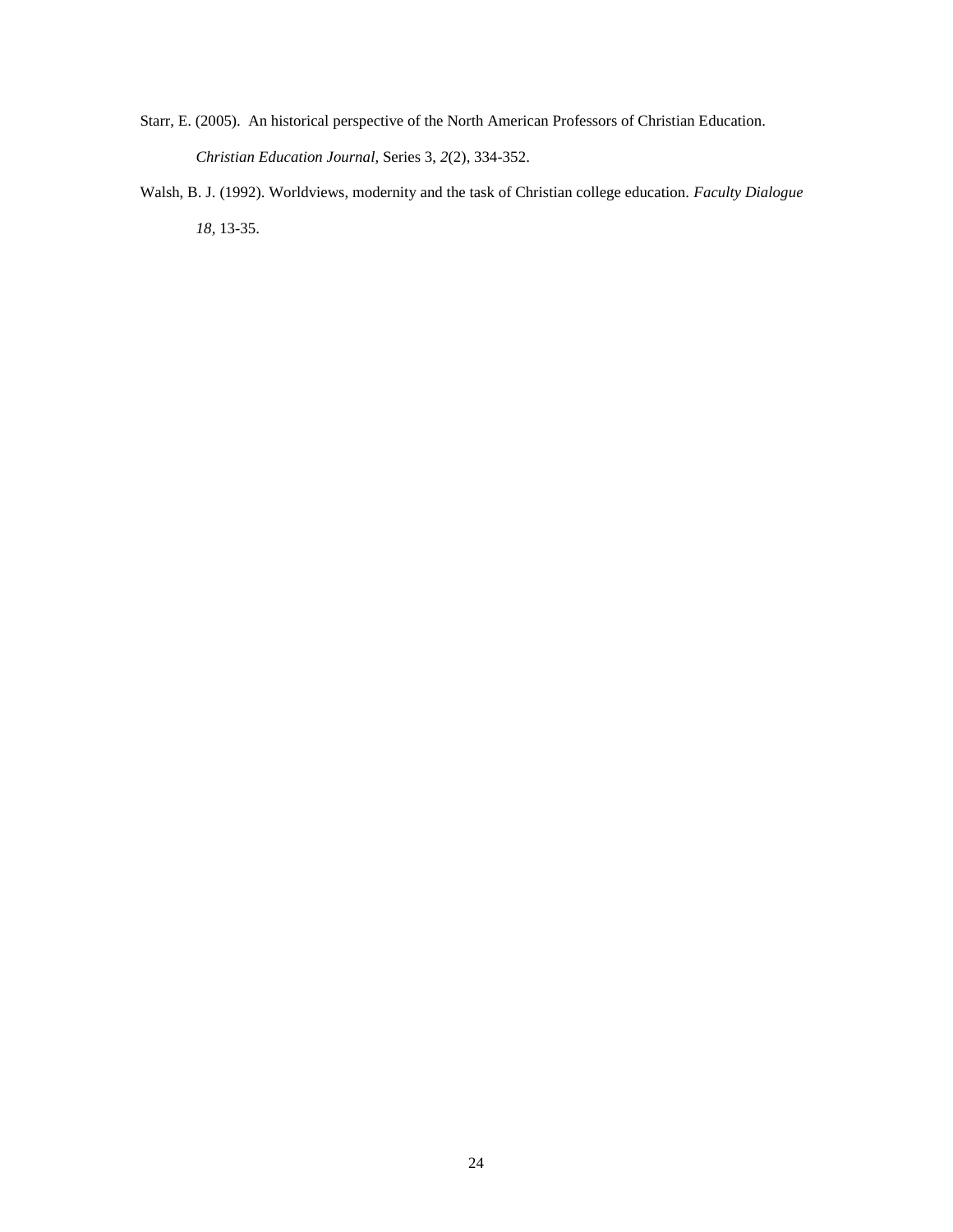# **Appendix 1**

# **Theological Resources for Identity Formation**

- 1. The Image of God (Gn 1:26-31; Mt 22:15-22)
- 2. God's purpose: a people of his own (e.g. Ex 19:5-6, Titus 2:11-14, Ep 1:3-14)
- 3. Jesus' call: "deny yourself, take up your cross, and follow me"
- 4. Individual Identity images from the New Testament
	- Servant, minister, steward, slave
	- Son, daughter, child of God
	- Brother/ sister
	- Disciple (follower, student, apprentice)
	- Light, salt, ambassador, messenger, witness
	- Temple
	- Body part
	- Branch
	- Brick in the temple
	- Citizen
	- Saint (holy one)
- 5. Corporate Identity images:
	- Family of God/ brothers & sisters, household of God
	- Body
	- Priesthood
	- Holy nation
	- Temple
	- Flock
	- Kingdom of God
	- Church (assembly, called together)